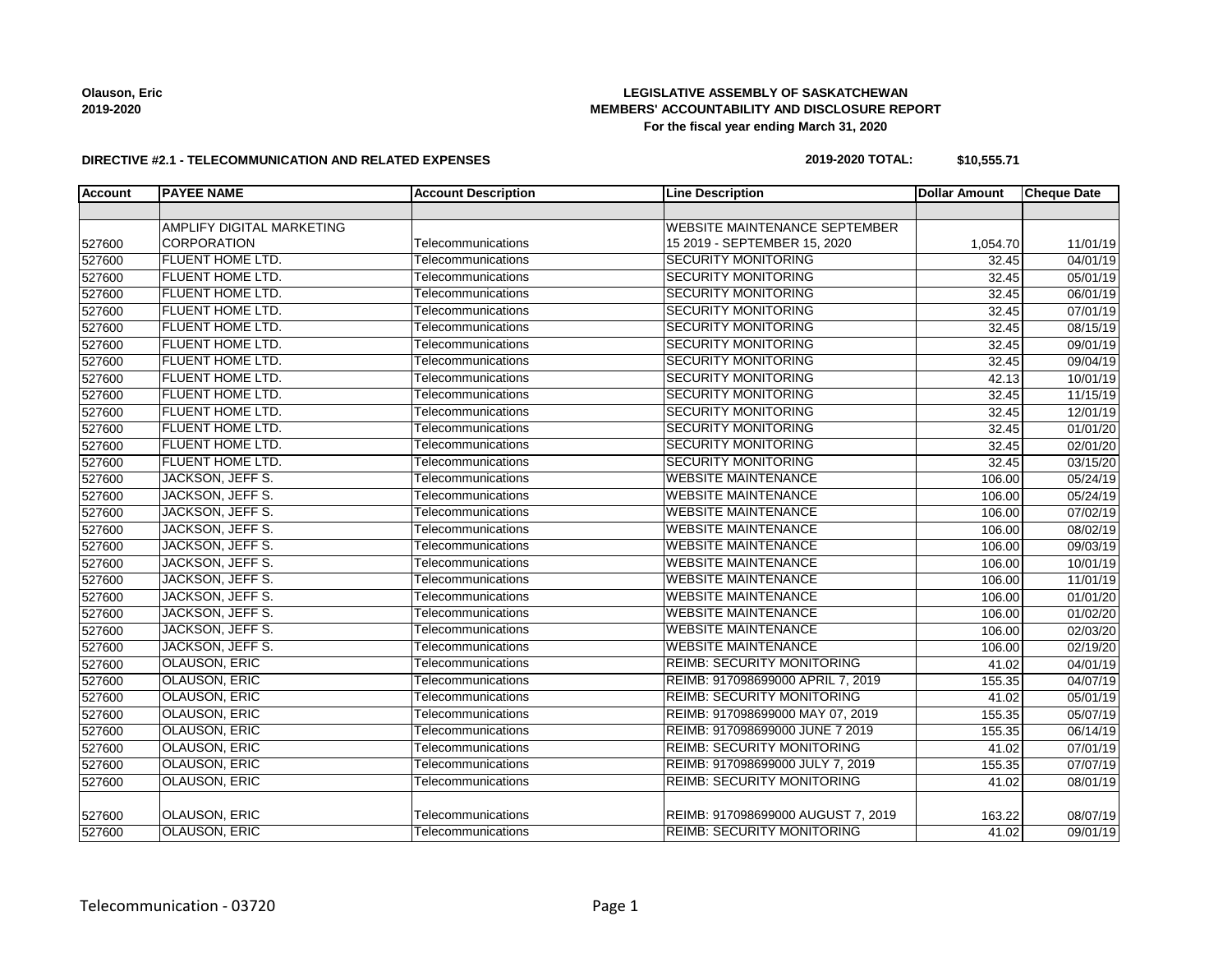| <b>Account</b> | <b>PAYEE NAME</b>    | <b>Account Description</b> | <b>Line Description</b>              | <b>Dollar Amount</b> | <b>Cheque Date</b> |
|----------------|----------------------|----------------------------|--------------------------------------|----------------------|--------------------|
|                |                      |                            | REIMB: 917098699000 SEPTEMBER 7,     |                      |                    |
| 527600         | <b>OLAUSON, ERIC</b> | Telecommunications         | 2019                                 | 160.90               | 09/07/19           |
|                |                      |                            |                                      |                      |                    |
| 527600         | <b>OLAUSON, ERIC</b> | Telecommunications         | REIMB: 917098699000 OCTOBER 7, 2019  | 160.90               | 10/07/19           |
| 527600         | <b>OLAUSON, ERIC</b> | Telecommunications         | <b>REIMB: SECURITY MONITORING</b>    | 42.13                | 11/01/19           |
|                |                      |                            | REIMB: 917098699000 NOVEMBER 7,      |                      |                    |
| 527600         | <b>OLAUSON, ERIC</b> | Telecommunications         | 2019                                 | 160.90               | 11/07/19           |
| 527600         | <b>OLAUSON, ERIC</b> | Telecommunications         | <b>REIMB: SECURITY MONITORING</b>    | 1.11                 | 12/01/19           |
|                |                      |                            | REIMB: 917098699000 DECEMBER 7,      |                      |                    |
| 527600         | OLAUSON, ERIC        | Telecommunications         | 2019                                 | 165.73               | 12/07/19           |
| 527600         | <b>OLAUSON, ERIC</b> | Telecommunications         | <b>REIMB: SECURITY MONITORING</b>    | 45.50                | 01/01/20           |
|                |                      |                            |                                      |                      |                    |
| 527600         | <b>OLAUSON, ERIC</b> | Telecommunications         | REIMB: 917098699000 JANUARY 7, 2020  | 150.33               | 01/07/20           |
| 527600         | <b>OLAUSON, ERIC</b> | Telecommunications         | <b>REIMB: SECURITY MONITORING</b>    | 45.50                | 02/01/20           |
| 527600         | <b>OLAUSON, ERIC</b> | Telecommunications         | REIMB: 917098699000 FEBRUARY 7, 2020 | 155.35               | 02/07/20           |
| 527600         | <b>OLAUSON, ERIC</b> | Telecommunications         | <b>REIMB: SECURITY MONITORING</b>    | 45.50                | 03/02/20           |
|                | <b>OLAUSON, ERIC</b> | Telecommunications         | REIMB: 917098699000 MARCH 7, 2020    |                      |                    |
| 527600         | <b>SASKTEL</b>       |                            | 935247399001 APRIL 16, 2019          | 155.35               | 03/07/20           |
| 527600         |                      | Telecommunications         |                                      | 198.70               | 05/01/19           |
| 527600         | <b>SASKTEL</b>       | Telecommunications         | 328200788008 APRIL 16, 2019          | 116.90               | 05/01/19           |
| 527600         | <b>SASKTEL</b>       | Telecommunications         | 935492799005 APTIL 16, 2019          | 158.37               | 05/01/19           |
| 527600         | <b>SASKTEL</b>       | Telecommunications         | 935492799005 MAY 16, 2019            | 153.73               | 05/16/19           |
| 527600         | <b>SASKTEL</b>       | Telecommunications         | 935247399001 MAY 16, 2019            | 198.70               | 05/16/19           |
| 527600         | <b>SASKTEL</b>       | Telecommunications         | 328200788008 MAY 16, 2019            | 192.33               | 05/16/19           |
| 527600         | <b>SASKTEL</b>       | Telecommunications         | 935492799005 JUNE 2019               | 153.73               | 07/01/19           |
| 527600         | <b>SASKTEL</b>       | Telecommunications         | 935247399001 JUNE 2019               | 198.70               | 07/01/19           |
| 527600         | <b>SASKTEL</b>       | Telecommunications         | 328200788008 JUNE 2019               | 159.30               | 07/01/19           |
| 527600         | <b>SASKTEL</b>       | Telecommunications         | 328200788008 JULY 2019               | 221.29               | 08/01/19           |
| 527600         | <b>SASKTEL</b>       | Telecommunications         | 935492799005 JULY 2019               | 153.78               | 08/01/19           |
| 527600         | <b>SASKTEL</b>       | Telecommunications         | 935247399001 JULY 2019               | 198.70               | 08/01/19           |
| 527600         | <b>SASKTEL</b>       | Telecommunications         | 935247399001 AUGUST 16, 2019         | 198.70               | 08/16/19           |
| 527600         | <b>SASKTEL</b>       | Telecommunications         | 328200788008 AUGUST 16, 2019         | 173.95               | 08/16/19           |
| 527600         | <b>SASKTEL</b>       | Telecommunications         | 935492799005 AUGUST 16, 2019         | 149.99               | 08/16/19           |
| 527600         | <b>SASKTEL</b>       | Telecommunications         | 328200788008 SEPTEMBER 16, 2019      | 207.07               | 09/16/19           |
| 527600         | <b>SASKTEL</b>       | Telecommunications         | 935247399001 SEPTEMBER 16, 2019      | 198.70               | 09/16/19           |
| 527600         | <b>SASKTEL</b>       | Telecommunications         | 935492799005 SEPTEMBER 16, 2019      | 150.70               | 09/16/19           |
| 527600         | <b>SASKTEL</b>       | Telecommunications         | 935247399001 OCTOBER 16, 2019        | 198.70               | 11/01/19           |
| 527600         | <b>SASKTEL</b>       | Telecommunications         | 328200788008 OCTOBER 16, 2019        | 132.57               | 11/01/19           |
| 527600         | <b>SASKTEL</b>       | Telecommunications         | 935492799005 OCTOBER 16, 2019        | 150.02               | 11/01/19           |
| 527600         | <b>SASKTEL</b>       | Telecommunications         | 935492799005 NOVEMBER 16, 2019       | 150.02               | 12/01/19           |
| 527600         | <b>SASKTEL</b>       | Telecommunications         | 328200788008 NOVEMBER 16, 2019       | 127.58               | 12/01/19           |
| 527600         | <b>SASKTEL</b>       | Telecommunications         | 935247399001 NOVEMBER 16, 2019       | 198.70               | 12/01/19           |
| 527600         | <b>SASKTEL</b>       | Telecommunications         | 328200788008 DECEMBER 16, 2019       | 127.50               | 12/16/19           |
| 527600         | <b>SASKTEL</b>       | Telecommunications         | 935247399001 DECEMBER 16, 2019       | 198.70               | 12/16/19           |
| 527600         | <b>SASKTEL</b>       | Telecommunications         | 935492799005 DECEMBER 16, 2019       | 140.13               | 12/16/19           |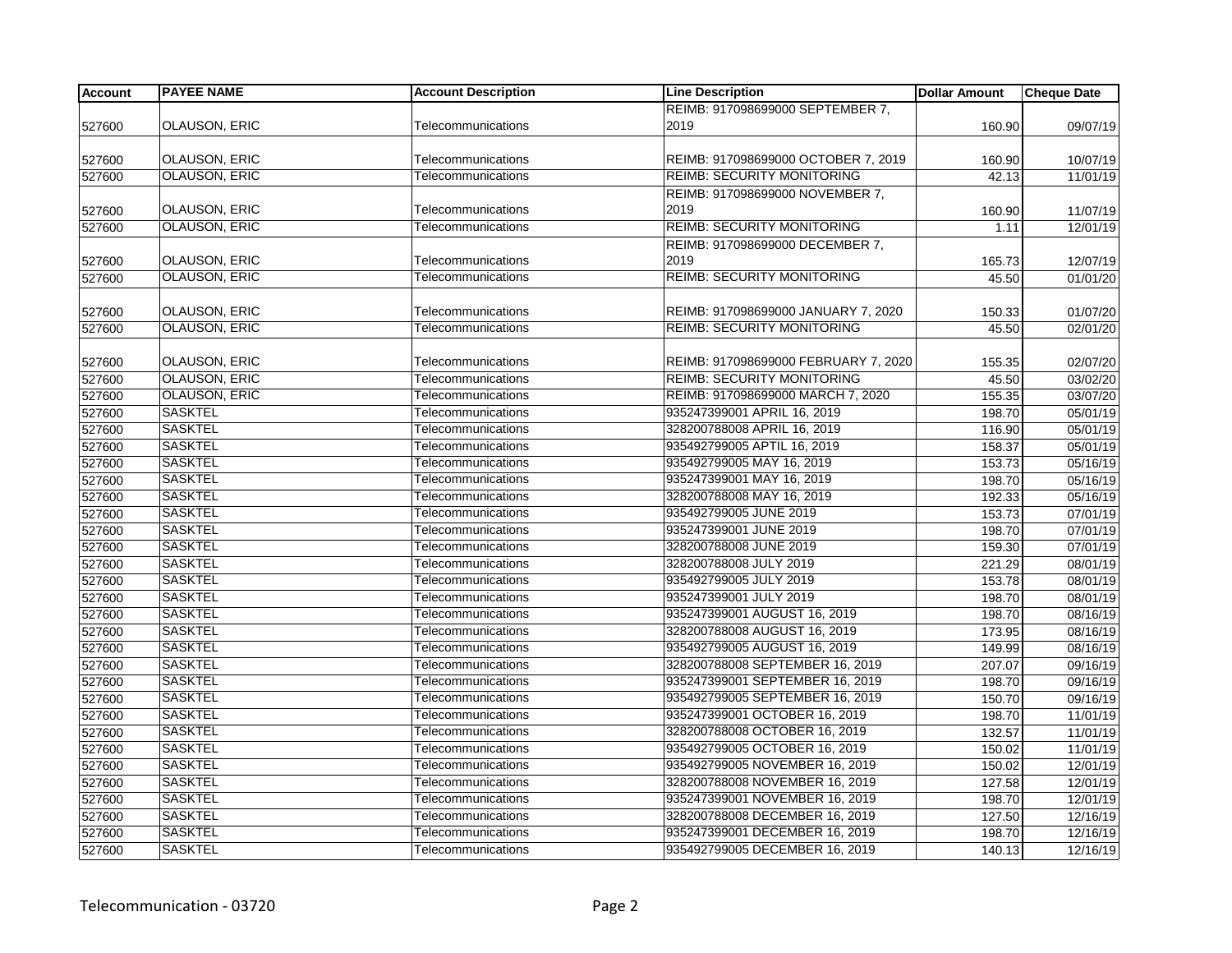| <b>Account</b> | <b>IPAYEE NAME</b>          | <b>Account Description</b> | <b>Line Description</b>                 | <b>Dollar Amount</b> | <b>Cheque Date</b> |
|----------------|-----------------------------|----------------------------|-----------------------------------------|----------------------|--------------------|
| 527600         | <b>SASKTEL</b>              | Telecommunications         | 935492799005 JANUARY 16, 2020           | 144.72               | 01/16/20           |
| 527600         | <b>SASKTEL</b>              | Telecommunications         | 328200788008 JANUARY 16, 2020           | 127.50               | 01/16/20           |
| 527600         | <b>SASKTEL</b>              | Telecommunications         | 935247399001 JANUARY 16, 2020           | 198.70               | 01/16/20           |
| 527600         | <b>SASKTEL</b>              | Telecommunications         | 935492799005 FEBRUARY 16, 2020          | 144.72               | 03/01/20           |
| 527600         | <b>SASKTEL</b>              | Telecommunications         | 328200788008 FEBRUARY 16, 2020          | 127.50               | 03/01/20           |
| 527600         | <b>SASKTEL</b>              | Telecommunications         | 935247399001 FEBRUARY 16, 2020          | 198.70               | 03/01/20           |
| 527600         | <b>SASKTEL</b>              | Telecommunications         | 935247399001 MARCH 16, 2020             | 198.70               | 03/16/20           |
| 527600         | <b>SASKTEL</b>              | Telecommunications         | 328200788008 MARCH 16, 2020             | 127.50               | 03/16/20           |
| 527600         | <b>SASKTEL</b>              | Telecommunications         | 935492799005 MARCH 16, 2020             | 144.72               | 03/16/20           |
|                |                             |                            | <b>IRTV-ERIC OLAUSON-PERSONAL CELL</b>  |                      |                    |
| 527600         | <b>SASKTEL</b>              | Telecommunications         | <b>REIMB</b>                            | $-300.00$            | 03/19/20           |
|                |                             |                            | <b>RTV-MADELAINE FAST-PERSONAL CELL</b> |                      |                    |
| 527600         | <b>SASKTEL</b>              | Telecommunications         | <b>REIMB</b>                            | $-300.00$            | 03/19/20           |
| 527600         | WITHOUT A HITCH PRODUCTIONS | Telecommunications         | <b>WEBSITE MAINTENANCE</b>              | 204.54               | 04/09/19           |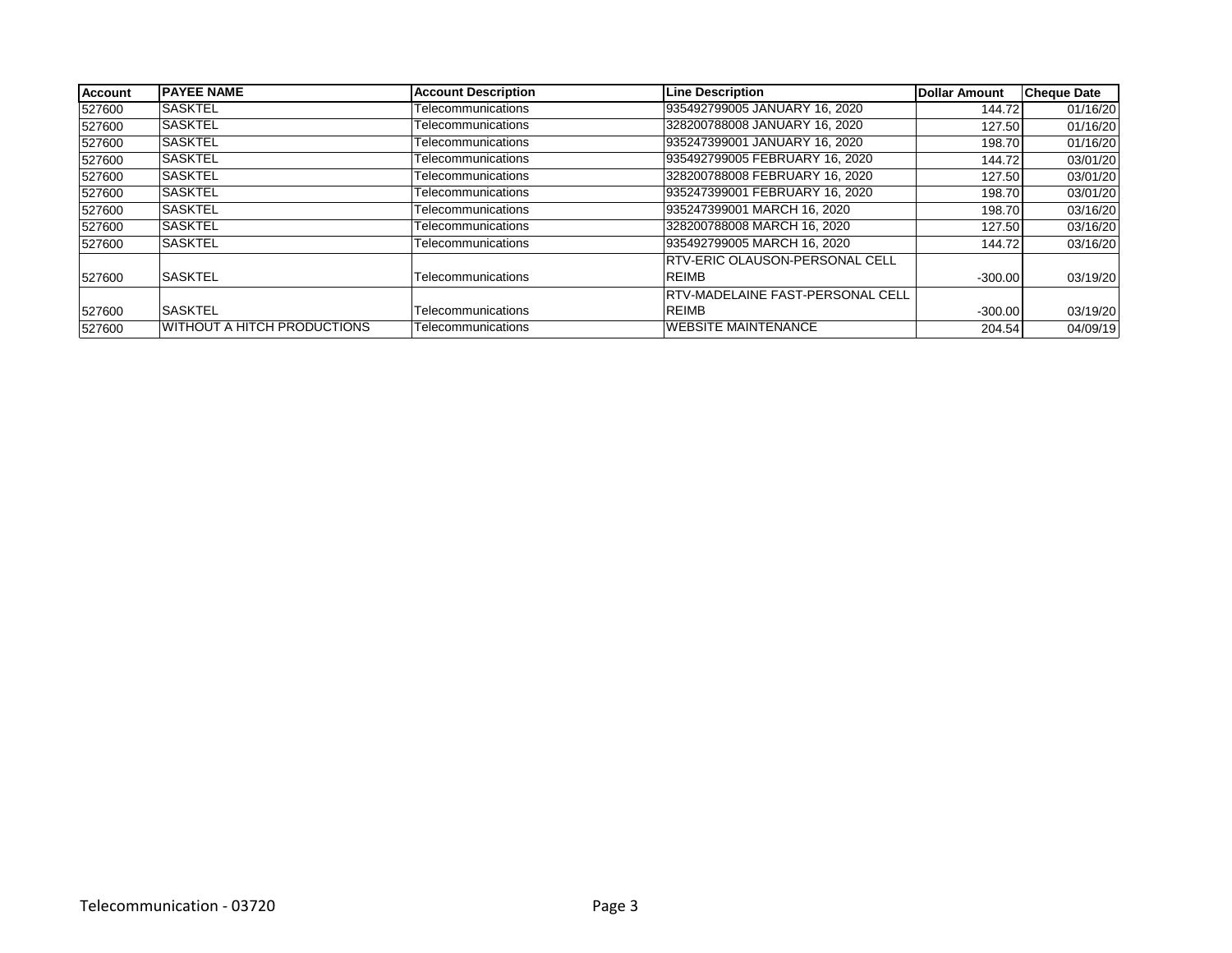

**Olauson, Eric**

#### **DIRECTIVE #3.1 - MLA TRAVEL AND LIVING EXPENSES**

### **LEGISLATIVE ASSEMBLY OF SASKATCHEWAN MEMBERS' ACCOUNTABILITY AND DISCLOSURE REPORT For the fiscal year ending March 31, 2020**

**2019-2020 TOTAL: \$40,172.64**

| <b>Elected Rep - Travel</b><br>OLAUSON, ERIC<br>MLA TRAVEL APRIL 1 - 4, 2019<br>541900<br>836.71<br>MLA TRAVEL APRIL 5 - 11, 2019<br>OLAUSON, ERIC<br>Elected Rep - Travel<br>541900<br>1,593.25<br>Elected Rep - Travel<br>541900<br><b>OLAUSON, ERIC</b><br>MLA TRAVEL APRIL 11 - 19, 2019<br>1,800.01<br>OLAUSON, ERIC<br><b>Elected Rep - Travel</b><br>MLA TRAVEL APRIL 28 - MAY 2, 2019<br>541900<br>1,407.68<br><b>Elected Rep - Travel</b><br><b>OLAUSON, ERIC</b><br>MLA TRAVEL MAY 3 - 9, 2019<br>541900<br>1,200.71<br><b>OLAUSON, ERIC</b><br><b>Elected Rep - Travel</b><br>MLA TRAVEL MAY 12 -22 2019<br>541900<br>2,638.55<br><b>OLAUSON, ERIC</b><br>Elected Rep - Travel<br>MLA TRAVEL MAY 23 - 28, 2019<br>541900<br>640.04<br><b>Elected Rep - Travel</b><br>MLA TRAVEL MAY 29 - JUNE 10, 2019<br>OLAUSON, ERIC<br>541900<br>1,039.17<br>541900<br><b>OLAUSON, ERIC</b><br><b>Elected Rep - Travel</b><br>MLA TRAVEL JUNE 12-25, 2019<br>1,563.76<br>541900<br><b>OLAUSON, ERIC</b><br><b>Elected Rep - Travel</b><br>MLA TRAVEL JULY 6, 2019<br>538.23<br><b>Elected Rep - Travel</b><br><b>OLAUSON, ERIC</b><br>MLA TRAVEL JULY 10 - 19, 2019<br>541900<br>714.07<br><b>Elected Rep - Travel</b><br>OLAUSON, ERIC<br>MLA TRAVEL JULY 21-29, 2019<br>541900<br>345.55<br><b>OLAUSON, ERIC</b><br>Elected Rep - Travel<br>MLA TRAVEL JUNE 30 - AUGUST 9, 2019<br>541900<br>1,356.20<br>08/14/19<br>541900<br><b>OLAUSON, ERIC</b><br><b>Elected Rep - Travel</b><br>MLA TRAVEL AUGUST 15 - 21, 2019<br>08/21/19<br>798.04<br><b>OLAUSON, ERIC</b><br><b>Elected Rep - Travel</b><br>MLA TRAVEL AUGUST 22 - 29, 2019<br>541900<br>759.24<br><b>OLAUSON, ERIC</b><br><b>Elected Rep - Travel</b><br>MLA TRAVEL SEPTEMBER 3 - 17, 2019<br>541900<br>1,707.20<br>OLAUSON, ERIC<br>Elected Rep - Travel<br>MLA TRAVEL SEPTEMBER 18 - 30, 2019<br>541900<br>354.00<br><b>OLAUSON, ERIC</b><br><b>Elected Rep - Travel</b><br>MLA TRAVEL OCTOBER 1 - 15, 2019<br>541900<br>1,411.17<br>OLAUSON, ERIC<br>Elected Rep - Travel<br>MLA TRAVEL OCT 16-24 2019<br>541900<br>1,422.58<br>541900<br><b>OLAUSON, ERIC</b><br>Elected Rep - Travel<br>MLA TRAVEL OCTOBER 25 - 31, 2019<br>1,293.08<br>541900<br><b>OLAUSON, ERIC</b><br><b>Elected Rep - Travel</b><br>MLA TRAVEL NOVEMBER 1 - 6, 2019<br>1,732.70<br><b>OLAUSON, ERIC</b><br><b>Elected Rep - Travel</b><br>MLA TRAVEL NOV 1-NOV 14, 2019<br>541900<br>1,134.37<br><b>OLAUSON, ERIC</b><br><b>Elected Rep - Travel</b><br>MLA TRAVEL NOV 14-21, 2019<br>541900<br>1,719.49<br><b>OLAUSON, ERIC</b><br><b>Elected Rep - Travel</b><br>MLA TRAVEL NOVEMBER 22 - 28, 2019<br>541900<br>1,376.33<br>MLA TRAVEL NOVEMBER 29 -<br><b>OLAUSON, ERIC</b><br>Elected Rep - Travel<br>DECEMBER 5, 2019<br>541900<br>2,039.97<br><b>OLAUSON, ERIC</b><br><b>Elected Rep - Travel</b><br>MLA TRAVEL DECEMBER 6 - 17. 2019<br>541900<br>862.47<br><b>OLAUSON, ERIC</b><br>541900<br><b>Elected Rep - Travel</b><br>MLA TRAVEL DECEMBER 18 - 30, 2019<br>338.15<br><b>Elected Rep - Travel</b><br>541900<br>OLAUSON, ERIC<br>MLA TRAVEL JANUARY 1 - 15, 2020<br>911.67<br><b>OLAUSON, ERIC</b><br><b>Elected Rep - Travel</b><br>MLA TRAVEL JAN 16-27, 2020<br>541900<br>1,050.87<br>MLA TRAVEL JANUARY 30 - FEBRUARY<br>OLAUSON, ERIC<br>Elected Rep - Travel<br>5, 2020<br>541900<br>1,140.76<br><b>OLAUSON, ERIC</b><br><b>Elected Rep - Travel</b><br>MLA TRAVEL FEB 4-13, 2020<br>541900<br>399.60<br><b>OLAUSON, ERIC</b><br><b>Elected Rep - Travel</b><br>MLA TRAVEL FEB 18-29, 2020<br>541900<br>455.65 | <b>Account</b> | <b>PAYEE NAME</b>    | <b>Account Description</b>  | <b>Line Description</b>    | <b>Dollar Amount</b> | <b>Cheque Date</b>    |
|------------------------------------------------------------------------------------------------------------------------------------------------------------------------------------------------------------------------------------------------------------------------------------------------------------------------------------------------------------------------------------------------------------------------------------------------------------------------------------------------------------------------------------------------------------------------------------------------------------------------------------------------------------------------------------------------------------------------------------------------------------------------------------------------------------------------------------------------------------------------------------------------------------------------------------------------------------------------------------------------------------------------------------------------------------------------------------------------------------------------------------------------------------------------------------------------------------------------------------------------------------------------------------------------------------------------------------------------------------------------------------------------------------------------------------------------------------------------------------------------------------------------------------------------------------------------------------------------------------------------------------------------------------------------------------------------------------------------------------------------------------------------------------------------------------------------------------------------------------------------------------------------------------------------------------------------------------------------------------------------------------------------------------------------------------------------------------------------------------------------------------------------------------------------------------------------------------------------------------------------------------------------------------------------------------------------------------------------------------------------------------------------------------------------------------------------------------------------------------------------------------------------------------------------------------------------------------------------------------------------------------------------------------------------------------------------------------------------------------------------------------------------------------------------------------------------------------------------------------------------------------------------------------------------------------------------------------------------------------------------------------------------------------------------------------------------------------------------------------------------------------------------------------------------------------------------------------------------------------------------------------------------------------------------------------------------------------------------------------------------------------------------------------------------------------------------------------------------------------------------------------------------------------------------------------------------|----------------|----------------------|-----------------------------|----------------------------|----------------------|-----------------------|
|                                                                                                                                                                                                                                                                                                                                                                                                                                                                                                                                                                                                                                                                                                                                                                                                                                                                                                                                                                                                                                                                                                                                                                                                                                                                                                                                                                                                                                                                                                                                                                                                                                                                                                                                                                                                                                                                                                                                                                                                                                                                                                                                                                                                                                                                                                                                                                                                                                                                                                                                                                                                                                                                                                                                                                                                                                                                                                                                                                                                                                                                                                                                                                                                                                                                                                                                                                                                                                                                                                                                                                        |                |                      |                             |                            |                      |                       |
|                                                                                                                                                                                                                                                                                                                                                                                                                                                                                                                                                                                                                                                                                                                                                                                                                                                                                                                                                                                                                                                                                                                                                                                                                                                                                                                                                                                                                                                                                                                                                                                                                                                                                                                                                                                                                                                                                                                                                                                                                                                                                                                                                                                                                                                                                                                                                                                                                                                                                                                                                                                                                                                                                                                                                                                                                                                                                                                                                                                                                                                                                                                                                                                                                                                                                                                                                                                                                                                                                                                                                                        |                |                      |                             |                            |                      | 04/05/19              |
|                                                                                                                                                                                                                                                                                                                                                                                                                                                                                                                                                                                                                                                                                                                                                                                                                                                                                                                                                                                                                                                                                                                                                                                                                                                                                                                                                                                                                                                                                                                                                                                                                                                                                                                                                                                                                                                                                                                                                                                                                                                                                                                                                                                                                                                                                                                                                                                                                                                                                                                                                                                                                                                                                                                                                                                                                                                                                                                                                                                                                                                                                                                                                                                                                                                                                                                                                                                                                                                                                                                                                                        |                |                      |                             |                            |                      | 04/11/19              |
|                                                                                                                                                                                                                                                                                                                                                                                                                                                                                                                                                                                                                                                                                                                                                                                                                                                                                                                                                                                                                                                                                                                                                                                                                                                                                                                                                                                                                                                                                                                                                                                                                                                                                                                                                                                                                                                                                                                                                                                                                                                                                                                                                                                                                                                                                                                                                                                                                                                                                                                                                                                                                                                                                                                                                                                                                                                                                                                                                                                                                                                                                                                                                                                                                                                                                                                                                                                                                                                                                                                                                                        |                |                      |                             |                            |                      | 04/22/19              |
|                                                                                                                                                                                                                                                                                                                                                                                                                                                                                                                                                                                                                                                                                                                                                                                                                                                                                                                                                                                                                                                                                                                                                                                                                                                                                                                                                                                                                                                                                                                                                                                                                                                                                                                                                                                                                                                                                                                                                                                                                                                                                                                                                                                                                                                                                                                                                                                                                                                                                                                                                                                                                                                                                                                                                                                                                                                                                                                                                                                                                                                                                                                                                                                                                                                                                                                                                                                                                                                                                                                                                                        |                |                      |                             |                            |                      | $\overline{05/02}/19$ |
|                                                                                                                                                                                                                                                                                                                                                                                                                                                                                                                                                                                                                                                                                                                                                                                                                                                                                                                                                                                                                                                                                                                                                                                                                                                                                                                                                                                                                                                                                                                                                                                                                                                                                                                                                                                                                                                                                                                                                                                                                                                                                                                                                                                                                                                                                                                                                                                                                                                                                                                                                                                                                                                                                                                                                                                                                                                                                                                                                                                                                                                                                                                                                                                                                                                                                                                                                                                                                                                                                                                                                                        |                |                      |                             |                            |                      | 05/09/19              |
|                                                                                                                                                                                                                                                                                                                                                                                                                                                                                                                                                                                                                                                                                                                                                                                                                                                                                                                                                                                                                                                                                                                                                                                                                                                                                                                                                                                                                                                                                                                                                                                                                                                                                                                                                                                                                                                                                                                                                                                                                                                                                                                                                                                                                                                                                                                                                                                                                                                                                                                                                                                                                                                                                                                                                                                                                                                                                                                                                                                                                                                                                                                                                                                                                                                                                                                                                                                                                                                                                                                                                                        |                |                      |                             |                            |                      | 05/22/19              |
|                                                                                                                                                                                                                                                                                                                                                                                                                                                                                                                                                                                                                                                                                                                                                                                                                                                                                                                                                                                                                                                                                                                                                                                                                                                                                                                                                                                                                                                                                                                                                                                                                                                                                                                                                                                                                                                                                                                                                                                                                                                                                                                                                                                                                                                                                                                                                                                                                                                                                                                                                                                                                                                                                                                                                                                                                                                                                                                                                                                                                                                                                                                                                                                                                                                                                                                                                                                                                                                                                                                                                                        |                |                      |                             |                            |                      | $\overline{05/28/19}$ |
|                                                                                                                                                                                                                                                                                                                                                                                                                                                                                                                                                                                                                                                                                                                                                                                                                                                                                                                                                                                                                                                                                                                                                                                                                                                                                                                                                                                                                                                                                                                                                                                                                                                                                                                                                                                                                                                                                                                                                                                                                                                                                                                                                                                                                                                                                                                                                                                                                                                                                                                                                                                                                                                                                                                                                                                                                                                                                                                                                                                                                                                                                                                                                                                                                                                                                                                                                                                                                                                                                                                                                                        |                |                      |                             |                            |                      | 06/12/19              |
|                                                                                                                                                                                                                                                                                                                                                                                                                                                                                                                                                                                                                                                                                                                                                                                                                                                                                                                                                                                                                                                                                                                                                                                                                                                                                                                                                                                                                                                                                                                                                                                                                                                                                                                                                                                                                                                                                                                                                                                                                                                                                                                                                                                                                                                                                                                                                                                                                                                                                                                                                                                                                                                                                                                                                                                                                                                                                                                                                                                                                                                                                                                                                                                                                                                                                                                                                                                                                                                                                                                                                                        |                |                      |                             |                            |                      | 06/25/19              |
|                                                                                                                                                                                                                                                                                                                                                                                                                                                                                                                                                                                                                                                                                                                                                                                                                                                                                                                                                                                                                                                                                                                                                                                                                                                                                                                                                                                                                                                                                                                                                                                                                                                                                                                                                                                                                                                                                                                                                                                                                                                                                                                                                                                                                                                                                                                                                                                                                                                                                                                                                                                                                                                                                                                                                                                                                                                                                                                                                                                                                                                                                                                                                                                                                                                                                                                                                                                                                                                                                                                                                                        |                |                      |                             |                            |                      | 07/09/19              |
|                                                                                                                                                                                                                                                                                                                                                                                                                                                                                                                                                                                                                                                                                                                                                                                                                                                                                                                                                                                                                                                                                                                                                                                                                                                                                                                                                                                                                                                                                                                                                                                                                                                                                                                                                                                                                                                                                                                                                                                                                                                                                                                                                                                                                                                                                                                                                                                                                                                                                                                                                                                                                                                                                                                                                                                                                                                                                                                                                                                                                                                                                                                                                                                                                                                                                                                                                                                                                                                                                                                                                                        |                |                      |                             |                            |                      | 07/19/19              |
|                                                                                                                                                                                                                                                                                                                                                                                                                                                                                                                                                                                                                                                                                                                                                                                                                                                                                                                                                                                                                                                                                                                                                                                                                                                                                                                                                                                                                                                                                                                                                                                                                                                                                                                                                                                                                                                                                                                                                                                                                                                                                                                                                                                                                                                                                                                                                                                                                                                                                                                                                                                                                                                                                                                                                                                                                                                                                                                                                                                                                                                                                                                                                                                                                                                                                                                                                                                                                                                                                                                                                                        |                |                      |                             |                            |                      | 07/30/19              |
|                                                                                                                                                                                                                                                                                                                                                                                                                                                                                                                                                                                                                                                                                                                                                                                                                                                                                                                                                                                                                                                                                                                                                                                                                                                                                                                                                                                                                                                                                                                                                                                                                                                                                                                                                                                                                                                                                                                                                                                                                                                                                                                                                                                                                                                                                                                                                                                                                                                                                                                                                                                                                                                                                                                                                                                                                                                                                                                                                                                                                                                                                                                                                                                                                                                                                                                                                                                                                                                                                                                                                                        |                |                      |                             |                            |                      |                       |
|                                                                                                                                                                                                                                                                                                                                                                                                                                                                                                                                                                                                                                                                                                                                                                                                                                                                                                                                                                                                                                                                                                                                                                                                                                                                                                                                                                                                                                                                                                                                                                                                                                                                                                                                                                                                                                                                                                                                                                                                                                                                                                                                                                                                                                                                                                                                                                                                                                                                                                                                                                                                                                                                                                                                                                                                                                                                                                                                                                                                                                                                                                                                                                                                                                                                                                                                                                                                                                                                                                                                                                        |                |                      |                             |                            |                      |                       |
|                                                                                                                                                                                                                                                                                                                                                                                                                                                                                                                                                                                                                                                                                                                                                                                                                                                                                                                                                                                                                                                                                                                                                                                                                                                                                                                                                                                                                                                                                                                                                                                                                                                                                                                                                                                                                                                                                                                                                                                                                                                                                                                                                                                                                                                                                                                                                                                                                                                                                                                                                                                                                                                                                                                                                                                                                                                                                                                                                                                                                                                                                                                                                                                                                                                                                                                                                                                                                                                                                                                                                                        |                |                      |                             |                            |                      | 09/04/19              |
|                                                                                                                                                                                                                                                                                                                                                                                                                                                                                                                                                                                                                                                                                                                                                                                                                                                                                                                                                                                                                                                                                                                                                                                                                                                                                                                                                                                                                                                                                                                                                                                                                                                                                                                                                                                                                                                                                                                                                                                                                                                                                                                                                                                                                                                                                                                                                                                                                                                                                                                                                                                                                                                                                                                                                                                                                                                                                                                                                                                                                                                                                                                                                                                                                                                                                                                                                                                                                                                                                                                                                                        |                |                      |                             |                            |                      | 09/17/19              |
|                                                                                                                                                                                                                                                                                                                                                                                                                                                                                                                                                                                                                                                                                                                                                                                                                                                                                                                                                                                                                                                                                                                                                                                                                                                                                                                                                                                                                                                                                                                                                                                                                                                                                                                                                                                                                                                                                                                                                                                                                                                                                                                                                                                                                                                                                                                                                                                                                                                                                                                                                                                                                                                                                                                                                                                                                                                                                                                                                                                                                                                                                                                                                                                                                                                                                                                                                                                                                                                                                                                                                                        |                |                      |                             |                            |                      |                       |
|                                                                                                                                                                                                                                                                                                                                                                                                                                                                                                                                                                                                                                                                                                                                                                                                                                                                                                                                                                                                                                                                                                                                                                                                                                                                                                                                                                                                                                                                                                                                                                                                                                                                                                                                                                                                                                                                                                                                                                                                                                                                                                                                                                                                                                                                                                                                                                                                                                                                                                                                                                                                                                                                                                                                                                                                                                                                                                                                                                                                                                                                                                                                                                                                                                                                                                                                                                                                                                                                                                                                                                        |                |                      |                             |                            |                      | 10/02/19              |
|                                                                                                                                                                                                                                                                                                                                                                                                                                                                                                                                                                                                                                                                                                                                                                                                                                                                                                                                                                                                                                                                                                                                                                                                                                                                                                                                                                                                                                                                                                                                                                                                                                                                                                                                                                                                                                                                                                                                                                                                                                                                                                                                                                                                                                                                                                                                                                                                                                                                                                                                                                                                                                                                                                                                                                                                                                                                                                                                                                                                                                                                                                                                                                                                                                                                                                                                                                                                                                                                                                                                                                        |                |                      |                             |                            |                      | 10/16/19              |
|                                                                                                                                                                                                                                                                                                                                                                                                                                                                                                                                                                                                                                                                                                                                                                                                                                                                                                                                                                                                                                                                                                                                                                                                                                                                                                                                                                                                                                                                                                                                                                                                                                                                                                                                                                                                                                                                                                                                                                                                                                                                                                                                                                                                                                                                                                                                                                                                                                                                                                                                                                                                                                                                                                                                                                                                                                                                                                                                                                                                                                                                                                                                                                                                                                                                                                                                                                                                                                                                                                                                                                        |                |                      |                             |                            |                      | 10/24/19              |
|                                                                                                                                                                                                                                                                                                                                                                                                                                                                                                                                                                                                                                                                                                                                                                                                                                                                                                                                                                                                                                                                                                                                                                                                                                                                                                                                                                                                                                                                                                                                                                                                                                                                                                                                                                                                                                                                                                                                                                                                                                                                                                                                                                                                                                                                                                                                                                                                                                                                                                                                                                                                                                                                                                                                                                                                                                                                                                                                                                                                                                                                                                                                                                                                                                                                                                                                                                                                                                                                                                                                                                        |                |                      |                             |                            |                      | 11/01/19              |
|                                                                                                                                                                                                                                                                                                                                                                                                                                                                                                                                                                                                                                                                                                                                                                                                                                                                                                                                                                                                                                                                                                                                                                                                                                                                                                                                                                                                                                                                                                                                                                                                                                                                                                                                                                                                                                                                                                                                                                                                                                                                                                                                                                                                                                                                                                                                                                                                                                                                                                                                                                                                                                                                                                                                                                                                                                                                                                                                                                                                                                                                                                                                                                                                                                                                                                                                                                                                                                                                                                                                                                        |                |                      |                             |                            |                      | 11/06/19              |
|                                                                                                                                                                                                                                                                                                                                                                                                                                                                                                                                                                                                                                                                                                                                                                                                                                                                                                                                                                                                                                                                                                                                                                                                                                                                                                                                                                                                                                                                                                                                                                                                                                                                                                                                                                                                                                                                                                                                                                                                                                                                                                                                                                                                                                                                                                                                                                                                                                                                                                                                                                                                                                                                                                                                                                                                                                                                                                                                                                                                                                                                                                                                                                                                                                                                                                                                                                                                                                                                                                                                                                        |                |                      |                             |                            |                      | 11/12/19              |
|                                                                                                                                                                                                                                                                                                                                                                                                                                                                                                                                                                                                                                                                                                                                                                                                                                                                                                                                                                                                                                                                                                                                                                                                                                                                                                                                                                                                                                                                                                                                                                                                                                                                                                                                                                                                                                                                                                                                                                                                                                                                                                                                                                                                                                                                                                                                                                                                                                                                                                                                                                                                                                                                                                                                                                                                                                                                                                                                                                                                                                                                                                                                                                                                                                                                                                                                                                                                                                                                                                                                                                        |                |                      |                             |                            |                      | 11/22/19              |
|                                                                                                                                                                                                                                                                                                                                                                                                                                                                                                                                                                                                                                                                                                                                                                                                                                                                                                                                                                                                                                                                                                                                                                                                                                                                                                                                                                                                                                                                                                                                                                                                                                                                                                                                                                                                                                                                                                                                                                                                                                                                                                                                                                                                                                                                                                                                                                                                                                                                                                                                                                                                                                                                                                                                                                                                                                                                                                                                                                                                                                                                                                                                                                                                                                                                                                                                                                                                                                                                                                                                                                        |                |                      |                             |                            |                      | 11/28/19              |
|                                                                                                                                                                                                                                                                                                                                                                                                                                                                                                                                                                                                                                                                                                                                                                                                                                                                                                                                                                                                                                                                                                                                                                                                                                                                                                                                                                                                                                                                                                                                                                                                                                                                                                                                                                                                                                                                                                                                                                                                                                                                                                                                                                                                                                                                                                                                                                                                                                                                                                                                                                                                                                                                                                                                                                                                                                                                                                                                                                                                                                                                                                                                                                                                                                                                                                                                                                                                                                                                                                                                                                        |                |                      |                             |                            |                      |                       |
|                                                                                                                                                                                                                                                                                                                                                                                                                                                                                                                                                                                                                                                                                                                                                                                                                                                                                                                                                                                                                                                                                                                                                                                                                                                                                                                                                                                                                                                                                                                                                                                                                                                                                                                                                                                                                                                                                                                                                                                                                                                                                                                                                                                                                                                                                                                                                                                                                                                                                                                                                                                                                                                                                                                                                                                                                                                                                                                                                                                                                                                                                                                                                                                                                                                                                                                                                                                                                                                                                                                                                                        |                |                      |                             |                            |                      | 12/05/19              |
|                                                                                                                                                                                                                                                                                                                                                                                                                                                                                                                                                                                                                                                                                                                                                                                                                                                                                                                                                                                                                                                                                                                                                                                                                                                                                                                                                                                                                                                                                                                                                                                                                                                                                                                                                                                                                                                                                                                                                                                                                                                                                                                                                                                                                                                                                                                                                                                                                                                                                                                                                                                                                                                                                                                                                                                                                                                                                                                                                                                                                                                                                                                                                                                                                                                                                                                                                                                                                                                                                                                                                                        |                |                      |                             |                            |                      | 12/16/19              |
|                                                                                                                                                                                                                                                                                                                                                                                                                                                                                                                                                                                                                                                                                                                                                                                                                                                                                                                                                                                                                                                                                                                                                                                                                                                                                                                                                                                                                                                                                                                                                                                                                                                                                                                                                                                                                                                                                                                                                                                                                                                                                                                                                                                                                                                                                                                                                                                                                                                                                                                                                                                                                                                                                                                                                                                                                                                                                                                                                                                                                                                                                                                                                                                                                                                                                                                                                                                                                                                                                                                                                                        |                |                      |                             |                            |                      | 01/02/20              |
|                                                                                                                                                                                                                                                                                                                                                                                                                                                                                                                                                                                                                                                                                                                                                                                                                                                                                                                                                                                                                                                                                                                                                                                                                                                                                                                                                                                                                                                                                                                                                                                                                                                                                                                                                                                                                                                                                                                                                                                                                                                                                                                                                                                                                                                                                                                                                                                                                                                                                                                                                                                                                                                                                                                                                                                                                                                                                                                                                                                                                                                                                                                                                                                                                                                                                                                                                                                                                                                                                                                                                                        |                |                      |                             |                            |                      | 01/14/20              |
|                                                                                                                                                                                                                                                                                                                                                                                                                                                                                                                                                                                                                                                                                                                                                                                                                                                                                                                                                                                                                                                                                                                                                                                                                                                                                                                                                                                                                                                                                                                                                                                                                                                                                                                                                                                                                                                                                                                                                                                                                                                                                                                                                                                                                                                                                                                                                                                                                                                                                                                                                                                                                                                                                                                                                                                                                                                                                                                                                                                                                                                                                                                                                                                                                                                                                                                                                                                                                                                                                                                                                                        |                |                      |                             |                            |                      | 01/27/20              |
|                                                                                                                                                                                                                                                                                                                                                                                                                                                                                                                                                                                                                                                                                                                                                                                                                                                                                                                                                                                                                                                                                                                                                                                                                                                                                                                                                                                                                                                                                                                                                                                                                                                                                                                                                                                                                                                                                                                                                                                                                                                                                                                                                                                                                                                                                                                                                                                                                                                                                                                                                                                                                                                                                                                                                                                                                                                                                                                                                                                                                                                                                                                                                                                                                                                                                                                                                                                                                                                                                                                                                                        |                |                      |                             |                            |                      |                       |
|                                                                                                                                                                                                                                                                                                                                                                                                                                                                                                                                                                                                                                                                                                                                                                                                                                                                                                                                                                                                                                                                                                                                                                                                                                                                                                                                                                                                                                                                                                                                                                                                                                                                                                                                                                                                                                                                                                                                                                                                                                                                                                                                                                                                                                                                                                                                                                                                                                                                                                                                                                                                                                                                                                                                                                                                                                                                                                                                                                                                                                                                                                                                                                                                                                                                                                                                                                                                                                                                                                                                                                        |                |                      |                             |                            |                      | 02/05/20              |
|                                                                                                                                                                                                                                                                                                                                                                                                                                                                                                                                                                                                                                                                                                                                                                                                                                                                                                                                                                                                                                                                                                                                                                                                                                                                                                                                                                                                                                                                                                                                                                                                                                                                                                                                                                                                                                                                                                                                                                                                                                                                                                                                                                                                                                                                                                                                                                                                                                                                                                                                                                                                                                                                                                                                                                                                                                                                                                                                                                                                                                                                                                                                                                                                                                                                                                                                                                                                                                                                                                                                                                        |                |                      |                             |                            |                      | 02/19/20              |
|                                                                                                                                                                                                                                                                                                                                                                                                                                                                                                                                                                                                                                                                                                                                                                                                                                                                                                                                                                                                                                                                                                                                                                                                                                                                                                                                                                                                                                                                                                                                                                                                                                                                                                                                                                                                                                                                                                                                                                                                                                                                                                                                                                                                                                                                                                                                                                                                                                                                                                                                                                                                                                                                                                                                                                                                                                                                                                                                                                                                                                                                                                                                                                                                                                                                                                                                                                                                                                                                                                                                                                        |                |                      |                             |                            |                      | 03/01/20              |
|                                                                                                                                                                                                                                                                                                                                                                                                                                                                                                                                                                                                                                                                                                                                                                                                                                                                                                                                                                                                                                                                                                                                                                                                                                                                                                                                                                                                                                                                                                                                                                                                                                                                                                                                                                                                                                                                                                                                                                                                                                                                                                                                                                                                                                                                                                                                                                                                                                                                                                                                                                                                                                                                                                                                                                                                                                                                                                                                                                                                                                                                                                                                                                                                                                                                                                                                                                                                                                                                                                                                                                        | 541900         | <b>OLAUSON, ERIC</b> | <b>Elected Rep - Travel</b> | MLA TRAVEL MARCH 1-5, 2020 | 1,144.48             | 03/05/20              |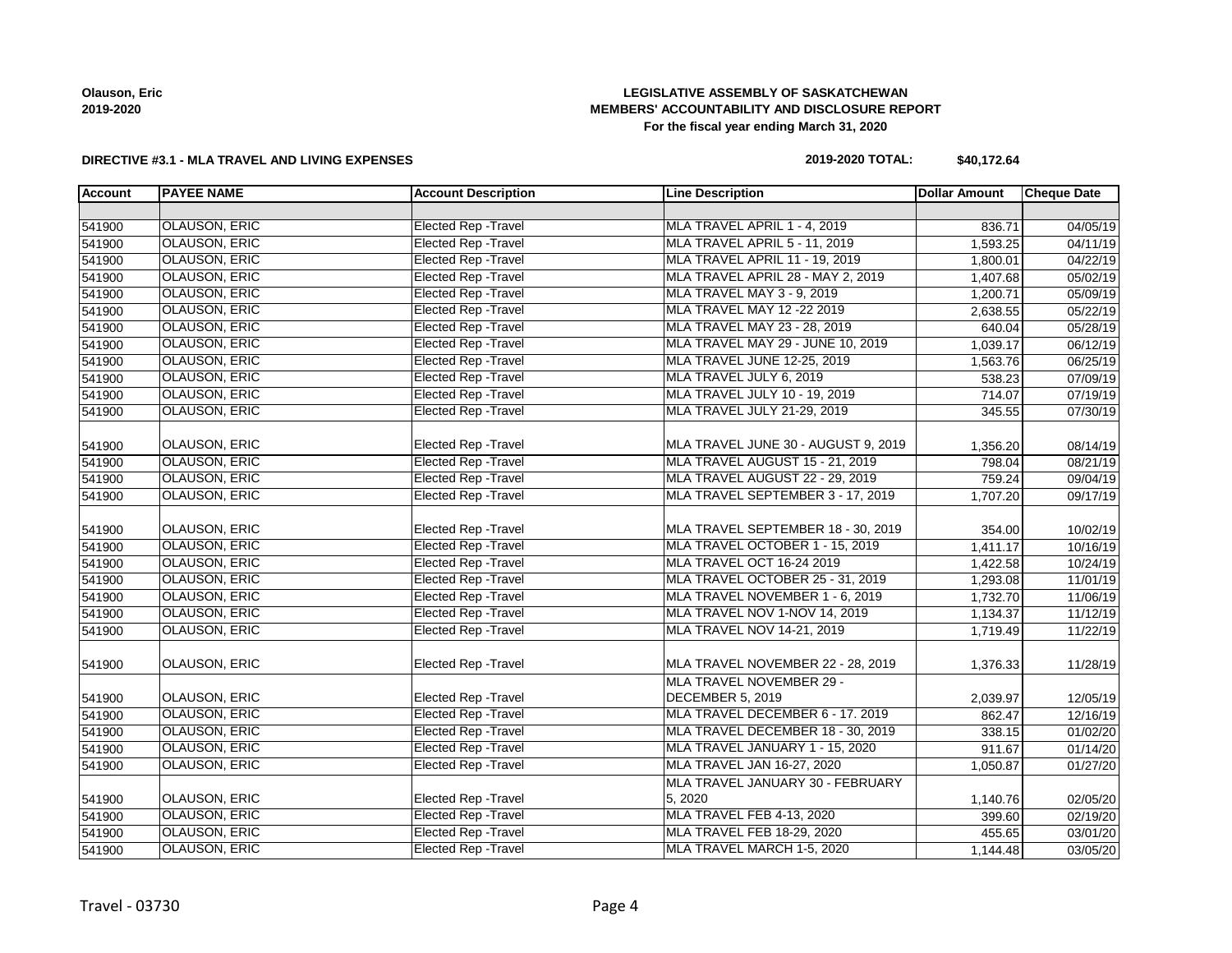| <b>Account</b> | <b>IPAYEE NAME</b>    | <b>IAccount Description</b> | <b>ILine Description</b>         | <b>IDollar Amount</b> | <b>ICheque Date</b> |
|----------------|-----------------------|-----------------------------|----------------------------------|-----------------------|---------------------|
| 541900         | <b>IOLAUSON, ERIC</b> | Elected Rep - Travel        | IMLA TRAVEL MARCH 9 - 12, 2020   | 779.31                | 03/12/20            |
| 541900         | <b>IOLAUSON, ERIC</b> | Elected Rep - Travel        | IMLA TRAVEL MARCH 15 -19, 2020   | .264.48               | 03/19/20            |
|                |                       |                             | IMLA TRAVEL MARCH 23 - MARCH 31. |                       |                     |
| 541900         | <b>IOLAUSON, ERIC</b> | Elected Rep - Travel        | 2020                             | 403.10                | 03/31/20            |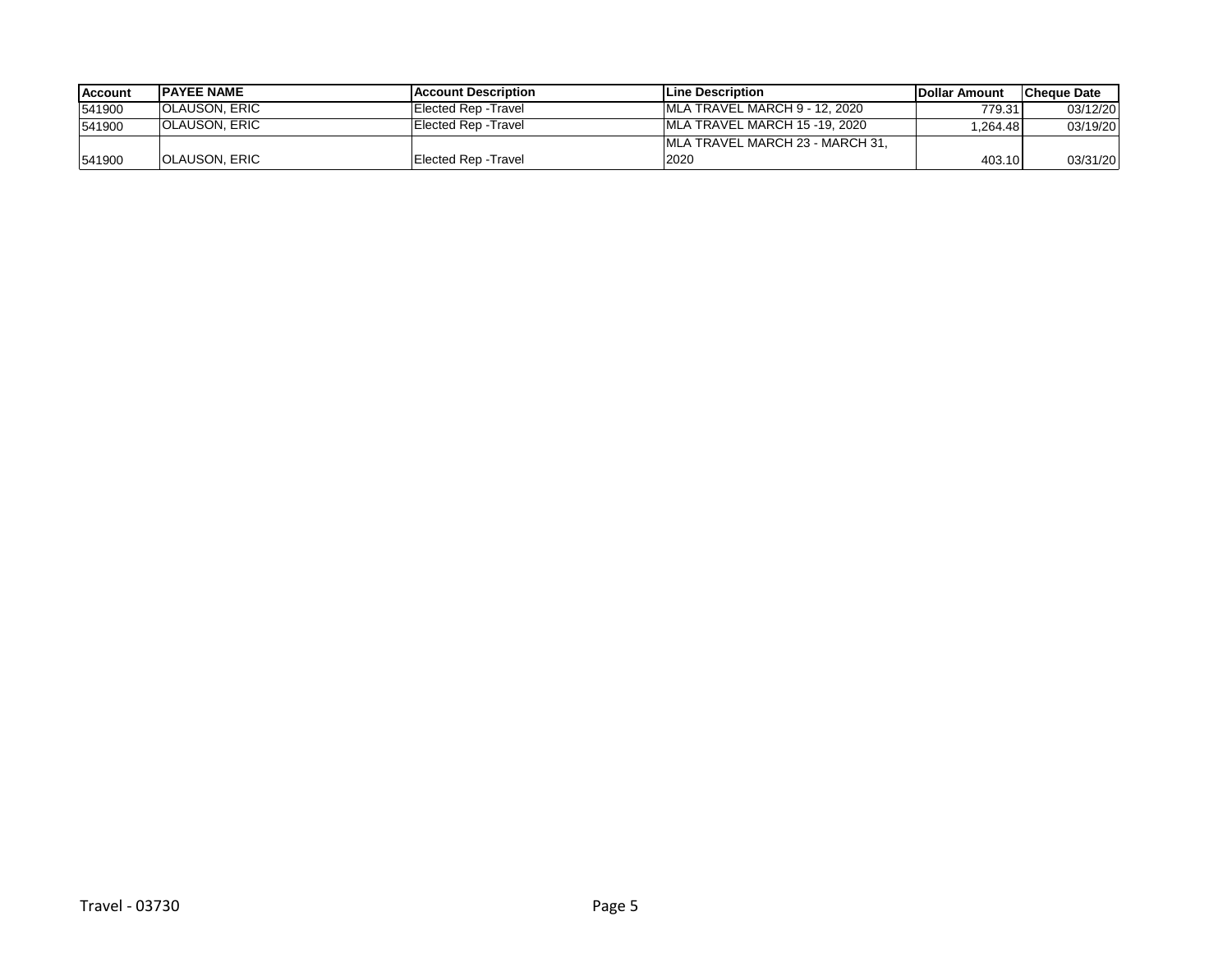# Const. Services - 03740 Page 6

### **LEGISLATIVE ASSEMBLY OF SASKATCHEWAN MEMBERS' ACCOUNTABILITY AND DISCLOSURE REPORT For the fiscal year ending March 31, 2020**

## **DIRECTIVE #4.1 - CONSTITUENCY SERVICE EXPENSES**

# **2019-2020 TOTAL: \$52,892.65**

| <b>Account</b> | <b>PAYEE NAME</b>             | <b>Account Description</b>                                                | <b>Line Description</b>           | <b>Dollar Amount</b> | <b>Cheque Date</b> |
|----------------|-------------------------------|---------------------------------------------------------------------------|-----------------------------------|----------------------|--------------------|
|                |                               |                                                                           |                                   |                      |                    |
| 521372         | ULMER, CHANDA                 | Photographer's Services                                                   | PHOTOGRAPHIC SERVICES             | 225.00               | 12/01/19           |
| 522000         | ENZOGROUP REALTY CORP.        | Rent of Ground, Buildings and Other Space APRIL 2019 MLA OFFICE RENT      |                                   | 2,276.00             | 04/01/19           |
| 522000         | ENZOGROUP REALTY CORP.        | Rent of Ground, Buildings and Other Space JUNE 2019 MLA OFFICE RENT       |                                   | 2,276.00             | 05/15/19           |
| 522000         | ENZOGROUP REALTY CORP.        | Rent of Ground, Buildings and Other Space   AUGUST 2019 MLA OFFICE RENT   |                                   | 2,276.00             | 07/18/19           |
| 522000         | ENZOGROUP REALTY CORP.        | Rent of Ground, Buildings and Other Space                                 | OCTOBER 2019 MLA OFFICE RENT      | 2,276.00             | 09/10/19           |
| 522000         | ENZOGROUP REALTY CORP.        | Rent of Ground, Buildings and Other Space   DECEMBER 2019 MLA OFFICE RENT |                                   | 2,276.00             | 11/05/19           |
| 522000         | ENZOGROUP REALTY CORP.        | Rent of Ground, Buildings and Other Space                                 | FEBRUARY 2020 MLA OFFICE RENT     | 2,276.00             | 01/02/20           |
| 522200         | <b>SUCCESS OFFICE SYSTEMS</b> | Rent of Photocopiers                                                      | <b>COPIER CHARGES</b>             | 94.41                | 04/01/19           |
| 522200         | <b>SUCCESS OFFICE SYSTEMS</b> | Rent of Photocopiers                                                      | <b>COPIER CHARGES</b>             | 99.48                | 05/02/19           |
| 522200         | <b>SUCCESS OFFICE SYSTEMS</b> | Rent of Photocopiers                                                      | <b>COPIER CHARGES</b>             | 132.37               | 06/03/19           |
| 522200         | <b>SUCCESS OFFICE SYSTEMS</b> | Rent of Photocopiers                                                      | <b>COPIER CHARGES</b>             | 120.08               | 07/03/19           |
| 522200         | <b>SUCCESS OFFICE SYSTEMS</b> | Rent of Photocopiers                                                      | <b>COPIER CHARGES</b>             | 75.94                | 08/20/19           |
| 522200         | <b>SUCCESS OFFICE SYSTEMS</b> | Rent of Photocopiers                                                      | <b>COPIER CHARGES</b>             | $\overline{97.23}$   | 09/09/19           |
| 522200         | <b>SUCCESS OFFICE SYSTEMS</b> | Rent of Photocopiers                                                      | <b>COPIER CHARGES</b>             | 84.60                | 10/01/19           |
| 522200         | <b>SUCCESS OFFICE SYSTEMS</b> | Rent of Photocopiers                                                      | <b>COPIER CHARGES</b>             | 96.24                | 11/01/19           |
| 522200         | <b>SUCCESS OFFICE SYSTEMS</b> | Rent of Photocopiers                                                      | <b>COPIER CHARGES</b>             | 88.78                | 12/02/19           |
| 522200         | <b>SUCCESS OFFICE SYSTEMS</b> | Rent of Photocopiers                                                      | <b>COPIER CHARGES</b>             | 83.82                | 01/02/20           |
| 522200         | <b>SUCCESS OFFICE SYSTEMS</b> | Rent of Photocopiers                                                      | <b>COPIER CHARGES</b>             | 90.61                | 02/03/20           |
| 522200         | <b>SUCCESS OFFICE SYSTEMS</b> | <b>Rent of Photocopiers</b>                                               | <b>COPIER CHARGES</b>             | 88.12                | 03/04/20           |
| 522500         | <b>MOON INSURANCE</b>         | <b>Insurance Premiums</b>                                                 | INSURANCE POLICY #M2102093        | 23.32                | 06/01/19           |
|                |                               |                                                                           | 2102093 INSURANCE 2019/20 E.      |                      |                    |
| 522500         | <b>MOON INSURANCE</b>         | <b>Insurance Premiums</b>                                                 | <b>OLAUSON</b>                    | 365.17               | 12/01/19           |
| 522700         | SASKATOON, CITY OF            | Utilities - Electricity and Nat Gas                                       | 102965310 APRIL 23, 2019 - NO GST | 166.60               | 05/01/19           |
| 522700         | SASKATOON, CITY OF            | Utilities - Electricity and Nat Gas                                       | 102965310 MAY 24, 2019            | 9.58                 | 06/01/19           |
| 522700         | SASKATOON, CITY OF            | Utilities - Electricity and Nat Gas                                       | 102965310 JUNE 23, 2019           | 167.56               | 07/01/19           |
| 522700         | SASKATOON, CITY OF            | Utilities - Electricity and Nat Gas                                       | 102965310 JULY 23, 2019           | 163.00               | 07/23/19           |
| 522700         | SASKATOON, CITY OF            | Utilities - Electricity and Nat Gas                                       | 102965310 AUGUST 23, 2019         | 161.87               | 09/01/19           |
| 522700         | SASKATOON, CITY OF            | Utilities - Electricity and Nat Gas                                       | 102965310 SEPTEMBER 23, 2019      | 150.61               | 10/01/19           |
| 522700         | SASKATOON, CITY OF            | Utilities - Electricity and Nat Gas                                       | 102965310 OCTOBER 23, 2019        | 158.39               | 11/01/19           |
| 522700         | SASKATOON, CITY OF            | Utilities - Electricity and Nat Gas                                       | 102965310 NOVEMBER 23, 2019       | 170.28               | 12/01/19           |
| 522700         | SASKATOON, CITY OF            | Utilities - Electricity and Nat Gas                                       | 102965310 DECEMBER 23, 2019       | 176.50               | 01/01/20           |
| 522700         | SASKATOON, CITY OF            | Utilities - Electricity and Nat Gas                                       | 102965310 JANUARY 2020            | 193.12               | 02/01/20           |
|                |                               |                                                                           |                                   |                      |                    |

**Olauson, Eric 2019-2020**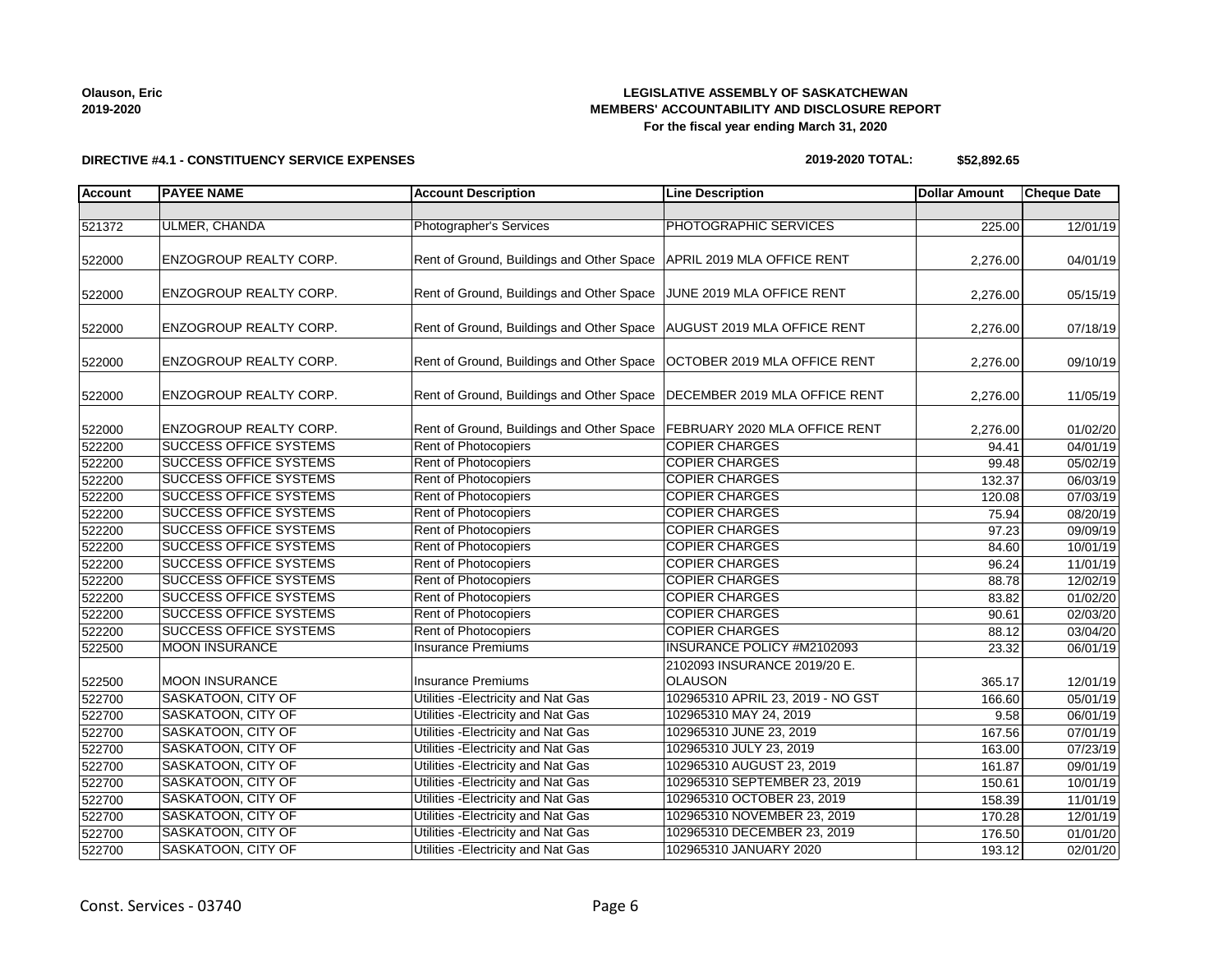| <b>Account</b> | <b>PAYEE NAME</b>                                          | <b>Account Description</b>              | <b>Line Description</b>         | <b>Dollar Amount</b> | <b>Cheque Date</b> |
|----------------|------------------------------------------------------------|-----------------------------------------|---------------------------------|----------------------|--------------------|
| 522700         | SASKATOON, CITY OF                                         | Utilities - Electricity and Nat Gas     | 102965310 JAN 20- FEB 20, 2020  | 206.69               | 03/01/20           |
| 522700         | SASKATOON, CITY OF                                         | Utilities - Electricity and Nat Gas     | 102965310 MARCH 23, 2020        | 187.31               | 03/23/20           |
| 524600         | D & M FIRE SAFETY SYSTEMS INC.                             | <b>Maintenance Contracts</b>            | <b>EXTINGUISHER INSPECTION</b>  | 20.00                | 12/06/19           |
| 525000         | <b>CANADA POST CORPORATION</b>                             | Postal, Courier, Freight and Related    | <b>POSTAGE</b>                  | 1,031.61             | 06/01/19           |
| 525000         | FAST, MADELAINE                                            | Postal, Courier, Freight and Related    | OFFICE SUPPLIES/POSTAGE         | 94.50                | 12/16/19           |
|                | FRONTIER SUPPLY CHAIN SOLUTIONS                            |                                         |                                 |                      |                    |
| 525000         | INC.                                                       | Postal, Courier, Freight and Related    | COURIER SERVICE - NO GST        | 20.35                | 09/01/19           |
| 525000         | MINISTER OF FINANCE-MINISTRY OF<br><b>CENTRAL SERVICES</b> | Postal, Courier, Freight and Related    | DECEMBER MAILOUTS               | 1,342.17             | 02/18/20           |
|                | PRAIRIE ADVERTISING DISTRIBUTORS                           |                                         |                                 |                      |                    |
| 525000         | LTD.                                                       | Postal, Courier, Freight and Related    | <b>MAIL PREP</b>                | 154.44               | 06/01/19           |
| 525000         | <b>SASKATCHEWAN PARTY CAUCUS</b>                           | Postal, Courier, Freight and Related    | <b>POSTAGE</b>                  | 22.32                | 09/01/19           |
| 525000         | <b>STAPLES BUSINESS DEPOT</b>                              | Postal, Courier, Freight and Related    | 106215 POSTAGE - NO GST         | 90.00                | 09/01/19           |
| 525000         | <b>STAPLES BUSINESS DEPOT</b>                              | Postal, Courier, Freight and Related    | 106215 POSTAGE                  | 95.40                | 11/01/19           |
| 525000         | <b>STAPLES BUSINESS DEPOT</b>                              | Postal, Courier, Freight and Related    | 106215 OFFICE SUPPLIES          | 95.40                | 11/01/19           |
| 525000         | <b>THOMAS PROKOP, SHELLEY</b>                              | Postal, Courier, Freight and Related    | <b>NEWSLETTER DELIVERY</b>      | 500.00               | 04/01/19           |
| 528000         | JACKSON, JEFF S.                                           | <b>Support Services</b>                 | <b>TECHNICAL SERVICE</b>        | 212.00               | 05/01/19           |
| 528000         | JACKSON, JEFF S.                                           | <b>Support Services</b>                 | <b>TECHNICAL SERVICE</b>        | 212.00               | 05/24/19           |
| 528000         | JACKSON, JEFF S.                                           | <b>Support Services</b>                 | <b>TECHNICAL SERVICE</b>        | 212.00               | 07/02/19           |
| 528000         | JACKSON, JEFF S.                                           | <b>Support Services</b>                 | <b>TECHNICAL SERVICE</b>        | 212.00               | 08/02/19           |
| 528000         | JACKSON, JEFF S.                                           | <b>Support Services</b>                 | <b>TECHNICAL SERVICE</b>        | 212.00               | 09/03/19           |
| 528000         | <b>JACKSON, JEFF S.</b>                                    | <b>Support Services</b>                 | <b>TECHNICAL SERVICE</b>        | 212.00               | 10/01/19           |
| 528000         | JACKSON, JEFF S.                                           | <b>Support Services</b>                 | <b>TECHNICAL SERVICE</b>        | 212.00               | 11/01/19           |
| 528000         | JACKSON, JEFF S.                                           | <b>Support Services</b>                 | <b>TECHNICAL SERVICE</b>        | 212.00               | 01/01/20           |
| 528000         | JACKSON, JEFF S.                                           | <b>Support Services</b>                 | <b>TECHNICAL SERVICE</b>        | 212.00               | 01/02/20           |
| 528000         | JACKSON, JEFF S.                                           | <b>Support Services</b>                 | <b>TECHNICAL SERVICE</b>        | 212.00               | 02/03/20           |
| 528000         | JACKSON, JEFF S.                                           | <b>Support Services</b>                 | <b>TECHNICAL SERVICE</b>        | 212.00               | 02/19/20           |
| 528000         | OLAUSON, ERIC                                              | <b>Support Services</b>                 | REIMB: IPHONE REPAIR/APPLE CARE | 31.96                | 09/09/19           |
| 529000         | <b>COLLEGE PARK BH CONFECTIONARY</b>                       | <b>General Contractual Services</b>     | <b>GARBAGE DISPOSAL</b>         | 99.69                | 11/20/19           |
| 529000         | COSMOPOLITAN INDUSTRIES LTD.                               | <b>General Contractual Services</b>     | <b>SHREDDING SERVICE</b>        | 45.00                | 08/01/19           |
| 529000         | COSMOPOLITAN INDUSTRIES LTD.                               | <b>General Contractual Services</b>     | SHREDDING SERVICE               | 46.00                | 02/01/20           |
| 529000         | KONCEPT SIGN GROUP INC.                                    | <b>General Contractual Services</b>     | <b>DOOR REPAIR</b>              | 182.76               | 10/02/19           |
|                |                                                            |                                         | <b>REIMB: PNWER CONFERENCE</b>  |                      |                    |
| 529200         | OLAUSON, ERIC                                              | Professional Development                | <b>REGISTRATION</b>             | 780.14               | 04/03/19           |
| 529200         | <b>OLAUSON, ERIC</b>                                       | <b>Professional Development</b>         | <b>REIMB: TUITION</b>           | 3,781.00             | 01/10/20           |
| 530000         | <b>BLAIRMORE MEDIA INC.</b>                                | <b>Communications Development Costs</b> | <b>SIGNAGE INSTALLATION</b>     | 318.00               | 12/08/19           |
| 530000         | <b>CREATIVE OUTDOOR</b>                                    | <b>Communications Development Costs</b> | <b>ARTWORK FEE</b>              | 100.00               | 10/01/19           |
| 530300         | MARU GROUP CANADA INC.                                     | Primary Research/Focus group            | Ad Hoc Research                 | 632.98               | 05/01/19           |
| 530300         | MARU GROUP CANADA INC.                                     | Primary Research/Focus group            | Ad Hoc Research                 | 632.98               | 08/01/19           |
| 530300         | MARU GROUP CANADA INC.                                     | Primary Research/Focus group            | AD HOC RESEARCH                 | 661.11               | 11/01/19           |
| 530300         | MARU GROUP CANADA INC.                                     | Primary Research/Focus group            | Ad Hoc Research                 | 661.11               | 03/01/20           |
| 530500         | <b>CHABAD OF SASKATOON</b>                                 | Media Placement                         | <b>ADVERTISING</b>              | 87.50                | 12/04/19           |
| 530500         | <b>CHILD FIND SASKATCHEWAN</b>                             | Media Placement                         | <b>ADVERTISING</b>              | 55.55                | 06/01/19           |
|                | <b>COLLEGE PARK RECREATION</b>                             |                                         |                                 |                      |                    |
| 530500         | <b>ASSOCIATION</b>                                         | Media Placement                         | <b>ADVERTISING</b>              | 50.00                | 05/04/19           |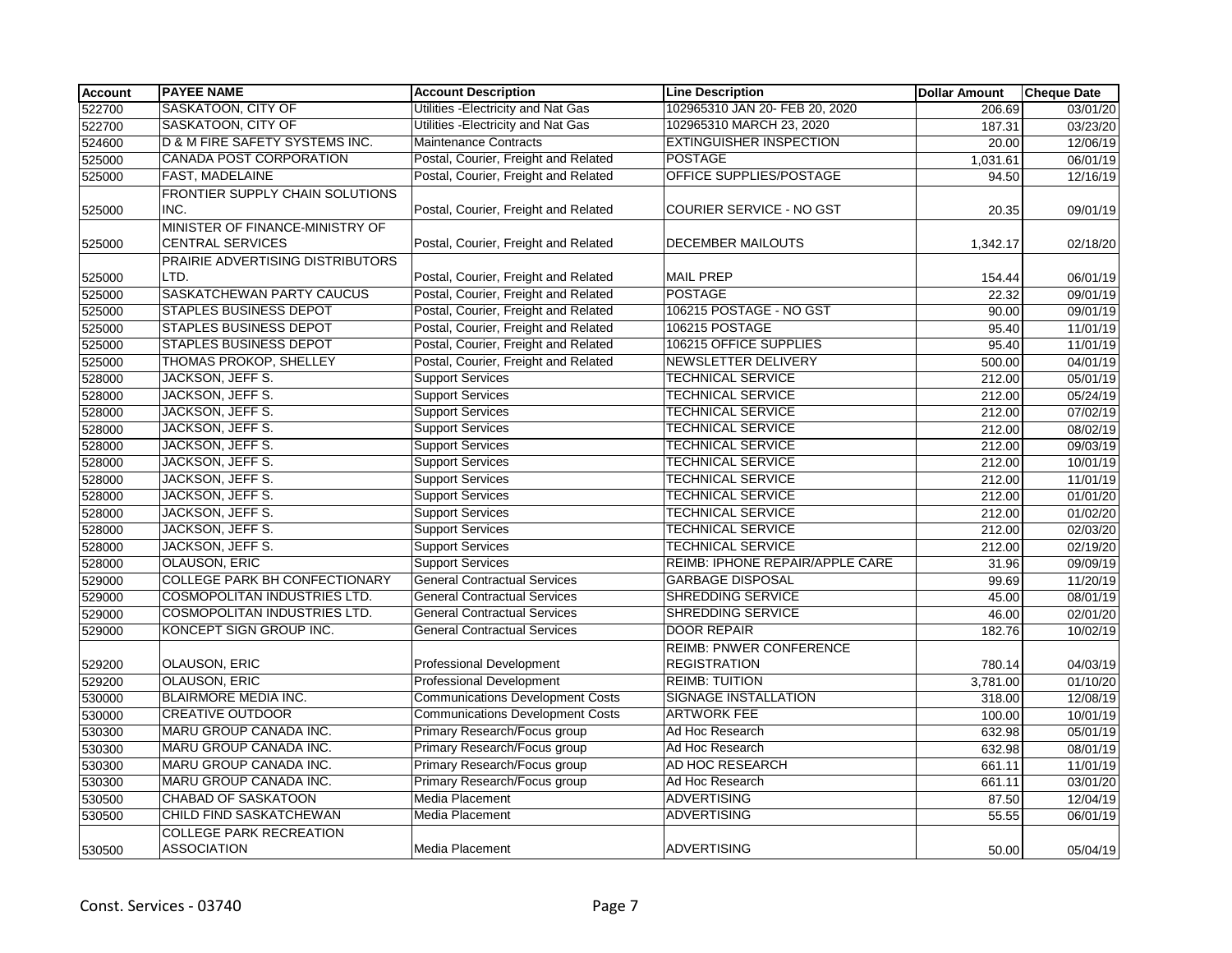| <b>Account</b> | <b>PAYEE NAME</b>                 | <b>Account Description</b> | <b>Line Description</b>          | <b>Dollar Amount</b> | <b>Cheque Date</b> |
|----------------|-----------------------------------|----------------------------|----------------------------------|----------------------|--------------------|
|                | <b>COLLEGE PARK RECREATION</b>    |                            |                                  |                      |                    |
| 530500         | ASSOCIATION                       | Media Placement            | <b>ADVERTISING</b>               | 50.00                | 09/01/19           |
|                | <b>COLLEGE PARK RECREATION</b>    |                            |                                  |                      |                    |
| 530500         | <b>ASSOCIATION</b>                | Media Placement            | <b>ADVERTISING</b>               | 50.00                | 12/10/19           |
| 530500         | CREATIVE OUTDOOR                  | Media Placement            | <b>ADVERTISING</b>               | 131.00               | 04/01/19           |
| 530500         | <b>CREATIVE OUTDOOR</b>           | Media Placement            | <b>ADVERTISING</b>               | 270.00               | 04/01/19           |
| 530500         | <b>CREATIVE OUTDOOR</b>           | Media Placement            | <b>ADVERTISING</b>               | 131.00               | 05/01/19           |
| 530500         | <b>CREATIVE OUTDOOR</b>           | Media Placement            | <b>ADVERTISING</b>               | 270.00               | 05/01/19           |
| 530500         | <b>CREATIVE OUTDOOR</b>           | Media Placement            | <b>ADVERTISING</b>               | 131.00               | 06/01/19           |
| 530500         | <b>CREATIVE OUTDOOR</b>           | Media Placement            | <b>ADVERTISING</b>               | 270.00               | 06/01/19           |
| 530500         | <b>CREATIVE OUTDOOR</b>           | Media Placement            | <b>ADVERTISING</b>               | 270.00               | 07/01/19           |
| 530500         | <b>CREATIVE OUTDOOR</b>           | <b>Media Placement</b>     | <b>ADVERTISING</b>               | 131.00               | 08/01/19           |
| 530500         | <b>CREATIVE OUTDOOR</b>           | Media Placement            | ADVERTISING                      | 400.00               | 08/01/19           |
| 530500         | <b>CREATIVE OUTDOOR</b>           | Media Placement            | <b>ADVERTISING</b>               | 270.00               | 08/01/19           |
| 530500         | <b>CREATIVE OUTDOOR</b>           | Media Placement            | <b>ADVERTISING</b>               | 131.00               | 09/01/19           |
| 530500         | <b>CREATIVE OUTDOOR</b>           | Media Placement            | <b>ADVERTISING</b>               | 270.00               | 09/01/19           |
| 530500         | <b>CREATIVE OUTDOOR</b>           | <b>Media Placement</b>     | <b>ADVERTISING</b>               | 131.00               | 10/01/19           |
| 530500         | <b>CREATIVE OUTDOOR</b>           | Media Placement            | <b>ADVERTISING</b>               | 270.00               | 10/01/19           |
| 530500         | <b>CREATIVE OUTDOOR</b>           | Media Placement            | <b>ADVERTISING</b>               | 131.00               | 11/01/19           |
| 530500         | <b>CREATIVE OUTDOOR</b>           | Media Placement            | <b>ADVERTISING</b>               | 270.00               | 11/01/19           |
| 530500         | <b>CREATIVE OUTDOOR</b>           | Media Placement            | <b>ADVERTISING</b>               | 131.00               | 12/01/19           |
| 530500         | <b>CREATIVE OUTDOOR</b>           | Media Placement            | <b>ADVERTISING</b>               | 270.00               | 12/01/19           |
| 530500         | <b>CREATIVE OUTDOOR</b>           | Media Placement            | <b>ADVERTISING</b>               | 131.00               | 01/01/20           |
| 530500         | <b>CREATIVE OUTDOOR</b>           | Media Placement            | <b>ADVERTISING</b>               | 270.00               | 01/01/20           |
| 530500         | <b>CREATIVE OUTDOOR</b>           | Media Placement            | <b>ADVERTISING</b>               | 131.00               | 01/01/20           |
| 530500         | <b>CREATIVE OUTDOOR</b>           | Media Placement            | <b>ADVERTISING</b>               | 270.00               | 01/01/20           |
| 530500         | <b>CREATIVE OUTDOOR</b>           | Media Placement            | <b>ADVERTISING</b>               | $-270.00$            | 01/20/20           |
| 530500         | <b>CREATIVE OUTDOOR</b>           | <b>Media Placement</b>     | <b>ADVERTISING</b>               | $-131.00$            | 01/20/20           |
| 530500         | <b>CREATIVE OUTDOOR</b>           | Media Placement            | <b>ADVERTISING</b>               | 270.00               | 02/01/20           |
| 530500         | <b>CREATIVE OUTDOOR</b>           | Media Placement            | <b>ADVERTISING</b>               | 131.00               | 02/01/20           |
| 530500         | <b>CREATIVE OUTDOOR</b>           | Media Placement            | <b>ADVERTISING</b>               | 270.00               | 03/01/20           |
| 530500         | <b>CREATIVE OUTDOOR</b>           | Media Placement            | <b>ADVERTISING</b>               | 131.00               | 03/01/20           |
|                | EAST COLLEGE PARK COMMUNITY       |                            |                                  |                      |                    |
| 530500         | <b>ASSOCIATION</b>                | Media Placement            | <b>ADVERTISING</b>               | 100.00               | 11/17/19           |
| 530500         | ECOLE CARDINAL LEGER SCHOOL       | Media Placement            | <b>ADVERTISING</b>               | 200.00               | 06/01/19           |
| 530500         | ECOLE CARDINAL LEGER SCHOOL       | Media Placement            | <b>ADVERTISING</b>               | $-200.00$            | 06/01/19           |
|                | <b>GREATER SASKATOON CATHOLIC</b> |                            |                                  |                      |                    |
| 530500         | SCHOOLS FOUNDATION INC.           | Media Placement            | <b>ADVERTISING</b>               | 300.00               | 09/01/19           |
|                | <b>GREYSTONE COMMUNITY</b>        |                            |                                  |                      |                    |
| 530500         | <b>ASSOCIATION</b>                | Media Placement            | <b>ADVERTISING</b>               | 50.00                | 09/19/19           |
|                | <b>GREYSTONE COMMUNITY</b>        |                            |                                  |                      |                    |
| 530500         | <b>ASSOCIATION</b>                | Media Placement            | <b>ADVERTISING</b>               | 50.00                | 02/10/20           |
|                |                                   |                            |                                  |                      |                    |
| 530500         | OLAUSON, ERIC                     | Media Placement            | REIMB: ADVERTISING-AD MANAGEMENT | 188.60               | 04/01/19           |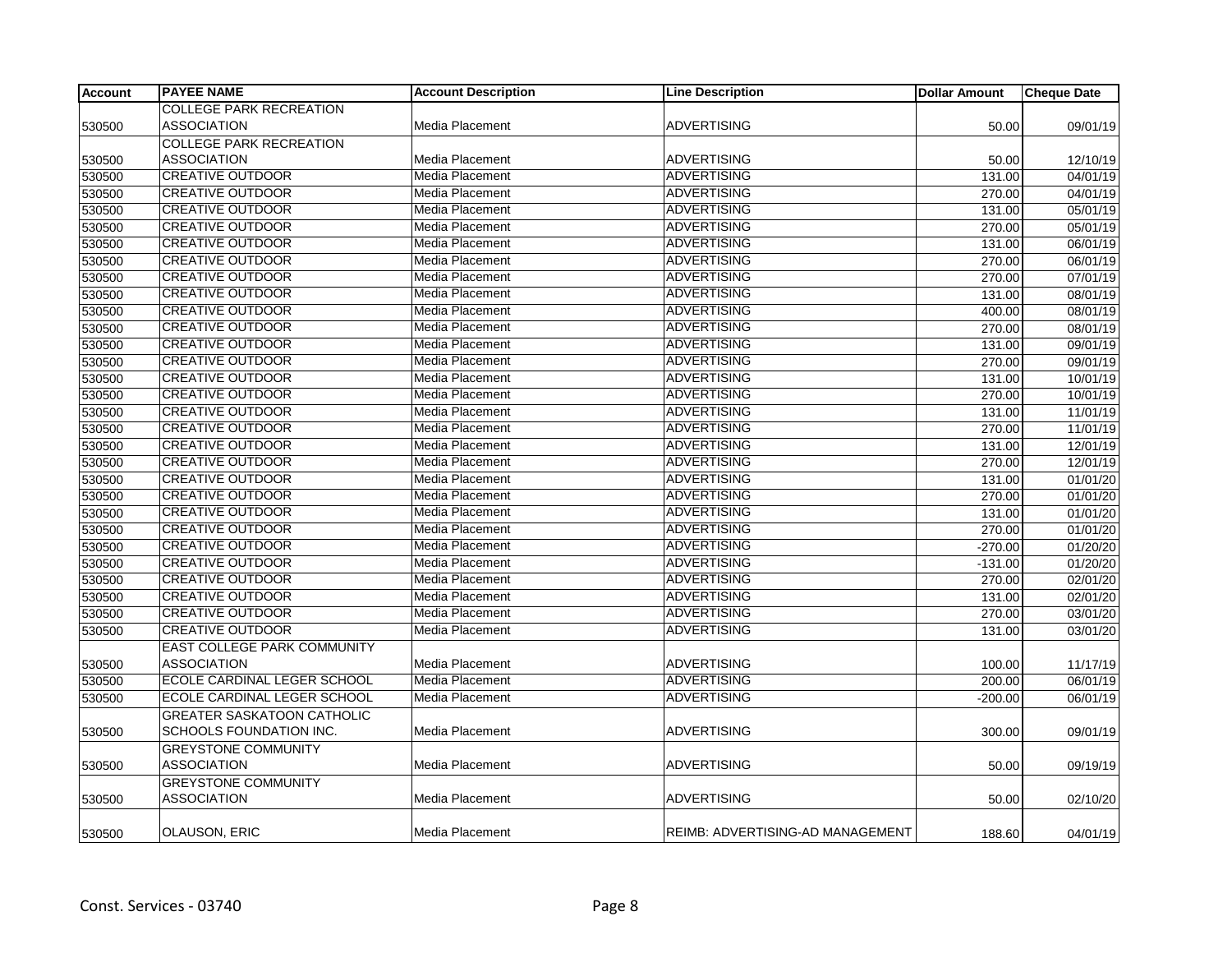| <b>Account</b> | <b>PAYEE NAME</b>                  | <b>Account Description</b>         | <b>Line Description</b>           | <b>Dollar Amount</b> | <b>Cheque Date</b> |
|----------------|------------------------------------|------------------------------------|-----------------------------------|----------------------|--------------------|
|                |                                    |                                    |                                   |                      |                    |
| 530500         | <b>OLAUSON, ERIC</b>               | Media Placement                    | REIMB: ADVERTISING/ICLOUD STORAGE | 188.60               | 06/01/19           |
| 530500         | <b>OLAUSON, ERIC</b>               | Media Placement                    | REIMB: ICLOUD STORAGE/ADVERTISING | 188.60               | 07/01/19           |
| 530500         | <b>OLAUSON, ERIC</b>               | Media Placement                    | <b>REIMB: ADVERTISING</b>         | 188.60               | 08/07/19           |
|                |                                    |                                    |                                   |                      |                    |
| 530500         | <b>OLAUSON, ERIC</b>               | Media Placement                    | REIMB: ADVERTISING/ICLOUD STORAGE | 188.60               | 09/01/19           |
| 530500         | <b>OLAUSON, ERIC</b>               | <b>Media Placement</b>             | <b>REIMB: ADVERTISING</b>         | 10.00                | 09/06/19           |
|                |                                    |                                    |                                   |                      |                    |
| 530500         | <b>OLAUSON, ERIC</b>               | Media Placement                    | REIMB: ADVERTISING/ICLOUD STORAGE | 188.60               | 11/01/19           |
| 530500         | <b>OLAUSON, ERIC</b>               | Media Placement                    | REIMB: GOOGLE PLAY/ADVERTISING    | 188.60               | 11/13/19           |
|                |                                    |                                    |                                   |                      |                    |
| 530500         | OLAUSON, ERIC                      | Media Placement                    | REIMB: ICLOUD STORAGE/ADVERTISING | 20.27                | 02/06/20           |
|                | <b>SASK MUSIC EDUCATORS</b>        |                                    |                                   |                      |                    |
| 530500         | <b>ASSOCIATION</b>                 | Media Placement                    | <b>ADVERTISING</b>                | 45.00                | 11/06/19           |
|                | <b>SASK MUSIC EDUCATORS</b>        |                                    |                                   |                      |                    |
| 530500         | <b>ASSOCIATION</b>                 | <b>Media Placement</b>             | <b>ADVERTISING</b>                | 45.00                | 12/01/19           |
| 530500         | SASKATOON DESIGNETC                | Media Placement                    | <b>ADVERTISING</b>                | 88.34                | 07/01/19           |
| 530500         | SASKATOON SOCCER CENTRE INC.       | Media Placement                    | <b>ADVERTISING</b>                | 1,200.00             | 04/01/19           |
| 530500         | SHEAF PUBLISHING SOCIETY           | <b>Media Placement</b>             | <b>ADVERTISING</b>                | 300.00               | 09/01/19           |
| 530500         | ST. ANDREW'S COLLEGE               | Media Placement                    | <b>ADVERTISING</b>                | 56.25                | 03/03/20           |
| 530500         | UNIVERSITY OF SASKATCHEWAN         | Media Placement                    | <b>ADVERTISING</b>                | 2,500.00             | 10/03/19           |
| 530500         | UNIVERSITY OF SASKATCHEWAN         | Media Placement                    | <b>ADVERTISING</b>                | 2,500.00             | 03/02/20           |
|                | <b>VARSITY VIEW COMMUNITY</b>      |                                    |                                   |                      |                    |
| 530500         | <b>ASSOCIATION</b>                 | Media Placement                    | <b>ADVERTISING</b>                | 75.00                | 08/18/19           |
|                | <b>VARSITY VIEW COMMUNITY</b>      |                                    |                                   |                      |                    |
| 530500         | <b>ASSOCIATION</b>                 | Media Placement                    | <b>ADVERTISING</b>                | 75.00                | 12/13/19           |
|                | WORD ON THE STREET SASKATOON       |                                    |                                   |                      |                    |
| 530500         | INC.                               | <b>Media Placement</b>             | <b>ADVERTISING</b>                | 250.00               | 06/01/19           |
|                | <b>SASKATOON FASTPRINT LIMITED</b> |                                    |                                   |                      |                    |
| 530800         | <b>PARTNERSHIP</b>                 | Publications                       | <b>NEWSLETTERS</b>                | 971.09               | 04/12/19           |
| 530800         | WESTERN LITHO PRINTERS LTD.        | Publications                       | <b>NEWSLETTERS</b>                | 980.56               | 07/01/19           |
| 530900         | SASKATOON POPPY CAMPAIGN           | <b>Promotional Items</b>           | <b>WREATH</b>                     | 75.00                | 10/10/19           |
| 530900         | <b>WESTERN LITHO PRINTERS LTD.</b> | <b>Promotional Items</b>           | <b>GREETING CARDS</b>             | 333.34               | 11/15/19           |
| 530900         | <b>WESTERN LITHO PRINTERS LTD.</b> | <b>Promotional Items</b>           | <b>CHRISTMAS CARDS</b>            | 1,276.14             | 01/01/20           |
| 531100         | <b>STAPLES BUSINESS DEPOT</b>      | <b>Exhibits and Displays</b>       | <b>OFFICE SUPPLIES/ BANNER</b>    | 221.50               | 03/01/20           |
|                | <b>FAST, MADELAINE</b>             | Travel                             | C.A. TRAVEL JUNE 24, 2019         |                      |                    |
| 542000         |                                    |                                    |                                   | 423.24               | 07/01/19           |
| 555000         | <b>FAST, MADELAINE</b>             | <b>Other Material and Supplies</b> | OFFICE SUPPLIES                   | 23.83                | 06/01/19           |
| 555000         | <b>FAST, MADELAINE</b>             | <b>Other Material and Supplies</b> | OFFICE SUPPLIES                   | 39.72                | 10/03/19           |
| 555000         | <b>FAST, MADELAINE</b>             | <b>Other Material and Supplies</b> | OFFICE SUPPLIES/POSTAGE           | 12.94                | 12/16/19           |
| 555000         | <b>FAST, MADELAINE</b>             | <b>Other Material and Supplies</b> | <b>OFFICE SUPPLIES</b>            | 68.08                | 02/10/20           |
| 555000         | <b>OLAUSON, ERIC</b>               | <b>Other Material and Supplies</b> | <b>REIMB: OFFICE SUPPLIES</b>     | 66.59                | 05/09/19           |
| 555000         | <b>OLAUSON, ERIC</b>               | <b>Other Material and Supplies</b> | <b>REIMB: OFFICE SUPPLIES</b>     | 20.30                | 01/01/20           |
| 555000         | <b>OLAUSON, ERIC</b>               | <b>Other Material and Supplies</b> | <b>REIMB: OFFICE SUPPLIES</b>     | 162.42               | 01/03/20           |
| 555000         | <b>OLAUSON, ERIC</b>               | <b>Other Material and Supplies</b> | <b>REIMB: OFFICE SUPPLIES</b>     | 160.94               | 03/01/20           |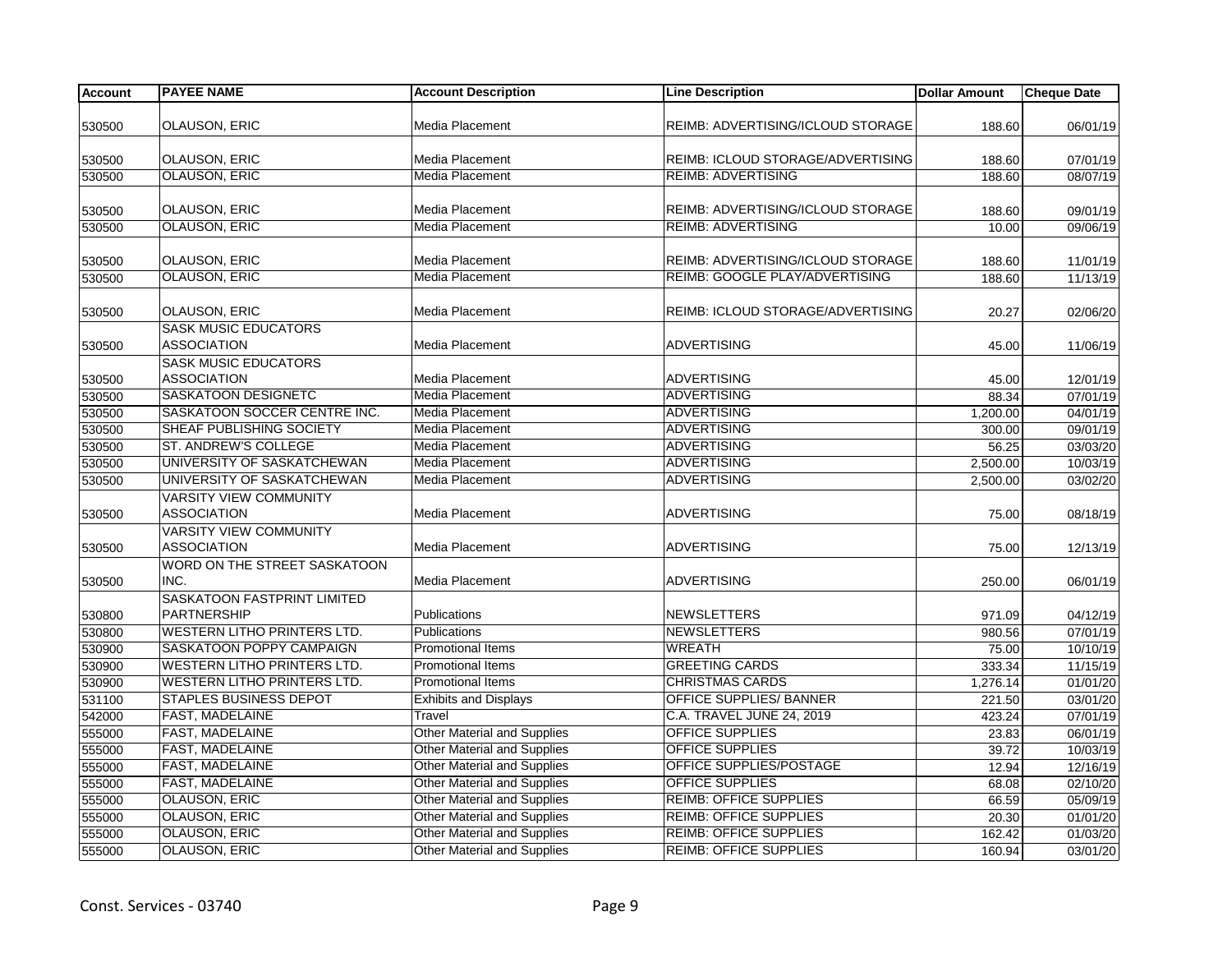| <b>Account</b> | <b>PAYEE NAME</b>                 | <b>Account Description</b>           | <b>Line Description</b>             | <b>Dollar Amount</b> | <b>Cheque Date</b> |
|----------------|-----------------------------------|--------------------------------------|-------------------------------------|----------------------|--------------------|
| 555000         | <b>STAPLES BUSINESS DEPOT</b>     | Other Material and Supplies          | 106215 OFFICE SUPPLIES              | 44.82                | 05/01/19           |
| 555000         | <b>STAPLES BUSINESS DEPOT</b>     | Other Material and Supplies          | 106215 OFFICE SUPPLIES              | 17.48                | 05/01/19           |
| 555000         | <b>STAPLES BUSINESS DEPOT</b>     | <b>Other Material and Supplies</b>   | <b>OFFICE SUPPLIES</b>              | 19.58                | 09/01/19           |
| 555000         | <b>STAPLES BUSINESS DEPOT</b>     | <b>Other Material and Supplies</b>   | 106215 OFFICE SUPPLIES - NO GST     | 19.58                | 10/01/19           |
| 555000         | <b>STAPLES BUSINESS DEPOT</b>     | Other Material and Supplies          | 106215 OFFICE SUPPLIES              | 12.70                | 11/01/19           |
| 555000         | <b>STAPLES BUSINESS DEPOT</b>     | <b>Other Material and Supplies</b>   | 106215 OFFICE SUPPLIES              | 65.05                | 01/01/20           |
| 555000         | <b>STAPLES BUSINESS DEPOT</b>     | Other Material and Supplies          | OFFICE SUPPLIES 106215              | 13.77                | 01/14/20           |
| 555000         | <b>STAPLES BUSINESS DEPOT</b>     | Other Material and Supplies          | <b>OFFICE SUPPLIES/ BANNER</b>      | 7.94                 | 03/01/20           |
| 555000         | WATER MATTERS DBA CULLIGAN        | <b>Other Material and Supplies</b>   | <b>OFFICE SUPPLIES</b>              | 12.67                | 05/01/19           |
| 555000         | WATER MATTERS DBA CULLIGAN        | <b>Other Material and Supplies</b>   | <b>OFFICE SUPPLIES</b>              | 12.67                | 06/01/19           |
| 555000         | WATER MATTERS DBA CULLIGAN        | <b>Other Material and Supplies</b>   | <b>OFFICE SUPPLIES</b>              | 22.07                | 07/01/19           |
| 555000         | WATER MATTERS DBA CULLIGAN        | Other Material and Supplies          | <b>OFFICE SUPPLIES</b>              | 12.67                | 08/01/19           |
| 555000         | WATER MATTERS DBA CULLIGAN        | <b>Other Material and Supplies</b>   | <b>OFFICE SUPPLIES</b>              | 12.67                | 09/01/19           |
| 555000         | WATER MATTERS DBA CULLIGAN        | Other Material and Supplies          | <b>OFFICE SUPPLIES</b>              | 12.67                | 10/01/19           |
| 555000         | WATER MATTERS DBA CULLIGAN        | <b>Other Material and Supplies</b>   | <b>OFFICE SUPPLIES</b>              | 12.67                | 11/06/19           |
| 555000         | WATER MATTERS DBA CULLIGAN        | <b>Other Material and Supplies</b>   | <b>OFFICE SUPPLIES</b>              | 12.67                | 12/01/19           |
| 555000         | <b>WATER MATTERS DBA CULLIGAN</b> | Other Material and Supplies          | <b>OFFICE SUPPLIES</b>              | 12.67                | 02/01/20           |
| 555000         | <b>WATER MATTERS DBA CULLIGAN</b> | <b>Other Material and Supplies</b>   | <b>OFFICE SUPPLIES</b>              | 29.57                | 03/01/20           |
| 555000         | WATER MATTERS DBA CULLIGAN        | <b>Other Material and Supplies</b>   | <b>OFFICE SUPPLIES</b>              | 12.67                | 03/01/20           |
| 555000         | <b>WATER MATTERS DBA CULLIGAN</b> | <b>Other Material and Supplies</b>   | <b>OFFICE SUPPLIES</b>              | 12.67                | 03/31/20           |
| 564300         | <b>OLAUSON, ERIC</b>              | Computer Hardware - Exp.             | <b>REIMB: ICLOUD STORAGE</b>        | 1.43                 | 09/01/19           |
|                |                                   |                                      | REIMB: ICLOUD STORAGE/CHARGING      |                      |                    |
| 564300         | <b>OLAUSON, ERIC</b>              | Computer Hardware - Exp.             | <b>SUPPLIES</b>                     | 39.45                | 10/01/19           |
| 564300         | <b>OLAUSON, ERIC</b>              | Computer Hardware - Exp.             | <b>REIMB: ICLOUD STORAGE</b>        | 4.43                 | 03/08/20           |
| 564300         | <b>OLAUSON, ERIC</b>              | Computer Hardware - Exp.             | REIMB: IPAD/KEYBOARD                | 1,031.17             | 03/16/20           |
| 564600         | <b>OLAUSON, ERIC</b>              | Computer Software - Exp              | <b>REIMB: SOFTWARE STORAGE</b>      | 110.43               | 05/01/19           |
| 564600         | <b>OLAUSON, ERIC</b>              | Computer Software - Exp              | <b>REIMB: ICLOUD STORAGE</b>        | 1.43                 | 06/01/19           |
| 564600         | <b>OLAUSON, ERIC</b>              | Computer Software - Exp              | <b>REIMB: ICLOUD STORAGE</b>        | 1.43                 | 07/01/19           |
| 564600         | <b>OLAUSON, ERIC</b>              | Computer Software - Exp              | <b>REIMB: ICLOUD STORAGE</b>        | 1.43                 | 08/01/19           |
| 564600         | <b>OLAUSON, ERIC</b>              | Computer Software - Exp              | <b>REIMB: APPLE CARE</b>            | 43.29                | 09/09/19           |
|                |                                   |                                      | REIMB: ICLOUD STORAGE/CHARGING      |                      |                    |
| 564600         | <b>OLAUSON, ERIC</b>              | Computer Software - Exp              | <b>SUPPLIES</b>                     | 1.43                 | 10/01/19           |
| 564600         | <b>OLAUSON, ERIC</b>              | Computer Software - Exp              | <b>REIMB: ICLOUD STORAGE</b>        | 1.43                 | 11/01/19           |
| 564600         | <b>OLAUSON, ERIC</b>              | Computer Software - Exp              | REIMB: GOOGLE PLAY                  | 27.99                | 11/13/19           |
|                |                                   |                                      | MICROSOFT 365 OCTOBER - DECEMBER    |                      |                    |
| 564600         | <b>OLAUSON, ERIC</b>              | Computer Software - Exp              | 2019                                | 26.64                | 12/01/19           |
| 564600         | <b>OLAUSON, ERIC</b>              | Computer Software - Exp              | <b>REIMB: SOFTWARE SUBSCRIPTION</b> | 87.69                | 01/01/20           |
| 564600         | <b>OLAUSON, ERIC</b>              | Computer Software - Exp              | <b>REIMB: ICLOUD STORAGE</b>        | 4.43                 | 02/06/20           |
| 564600         | <b>OLAUSON, ERIC</b>              | Computer Software - Exp              | <b>REIMB: SOFTWARE</b>              | 20.00                | 03/30/20           |
| 565200         | <b>WIRELESS AGE</b>               | Office Furniture and Equipment - Exp | <b>APPLE IPHONE 8</b>               | 810.89               | 12/13/19           |